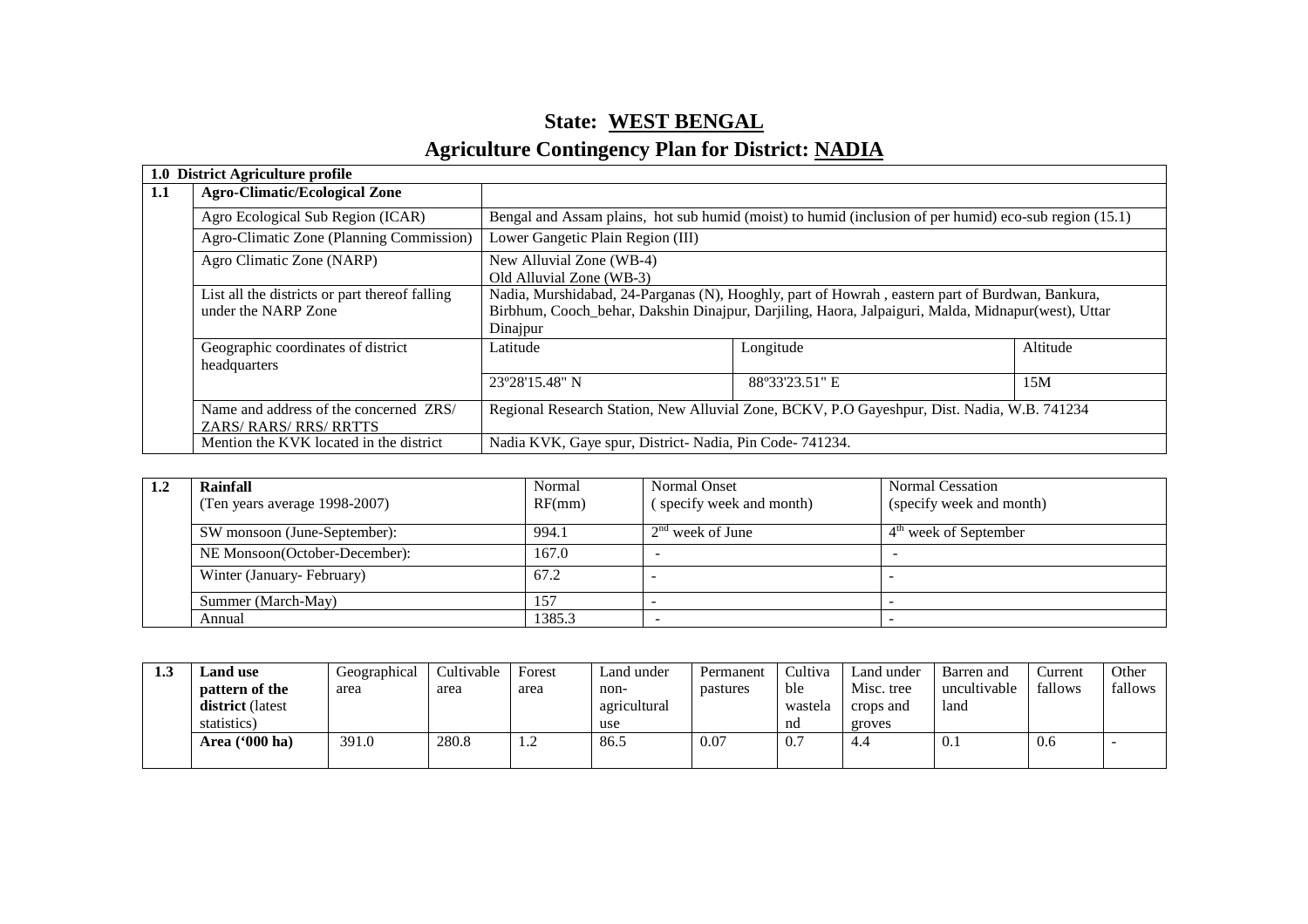| Major Soils (common names like red sandy | Area ('000 ha) | Percent $(\% )$ of total |
|------------------------------------------|----------------|--------------------------|
| loam deep soils $(\text{etc.})^*$        |                |                          |
| Deep Loamy soils                         | 261.8          | 87%                      |
| Deep Clayey loamy soils                  | 39.1           | 13%                      |
| Others (specify):                        |                |                          |

| 1.5 | Agricultural land use (2007-08) | Area $('000 ha)$ | Cropping intensity % |
|-----|---------------------------------|------------------|----------------------|
|     | Net sown area                   | 280.2            |                      |
|     | Area sown more than once        | 417.5            | 249                  |
|     | Gross cropped area              | 697.7            |                      |

| 1.6 | <b>Irrigation</b>                                                                                          | Area ('000 ha)                    |                          |                                                                                                   |  |  |  |
|-----|------------------------------------------------------------------------------------------------------------|-----------------------------------|--------------------------|---------------------------------------------------------------------------------------------------|--|--|--|
|     | Net irrigated area                                                                                         | 209.6                             |                          |                                                                                                   |  |  |  |
|     | Gross irrigated area                                                                                       | 217.9 (source G.O.W.B.) 2006 - 07 |                          |                                                                                                   |  |  |  |
|     | Rainfed area                                                                                               | 479.8                             |                          |                                                                                                   |  |  |  |
|     | <b>Sources of Irrigation</b>                                                                               | Number                            | Area ('000 ha)           | Percentage of total irrigated area                                                                |  |  |  |
|     | Canals                                                                                                     |                                   |                          |                                                                                                   |  |  |  |
|     | Tanks                                                                                                      |                                   | $\overline{\phantom{0}}$ | ۰                                                                                                 |  |  |  |
|     | Open wells                                                                                                 | 33                                | 0.5                      | ۰                                                                                                 |  |  |  |
|     | Bore wells (High Discharge Tube Well)                                                                      | 680                               | 24.2                     | 11.1                                                                                              |  |  |  |
|     | Lift irrigation schemes                                                                                    | 322                               | 10.9                     | 5                                                                                                 |  |  |  |
|     | Minor-irrigation (Shallow tube wellTW)                                                                     |                                   | 171.3                    | 78.6                                                                                              |  |  |  |
|     | Other sources (please specify)                                                                             | 293                               | 1.0                      | $\overline{a}$                                                                                    |  |  |  |
|     | Total Irrigated Area                                                                                       | $\overline{\phantom{0}}$          | 217.9                    | 94.7                                                                                              |  |  |  |
|     | Pump sets                                                                                                  |                                   | ٠                        |                                                                                                   |  |  |  |
|     | No. of Tractors                                                                                            |                                   |                          |                                                                                                   |  |  |  |
|     | Groundwater availability and use* (Data<br>source: State/Central Ground water<br><b>Department /Board)</b> | No. of blocks/Tehsils             | $(\%)$ area              | Quality of water (specify the problem<br>such as high levels of arsenic, fluoride,<br>saline etc) |  |  |  |
|     | Over exploited                                                                                             | $\overline{\phantom{0}}$          |                          | Arsenic level 0.062-0.03 mg/lit                                                                   |  |  |  |
|     | Critical                                                                                                   | $\overline{\phantom{0}}$          | 88%                      | Arsenic depth range 13-133 mbgl                                                                   |  |  |  |
|     | Semi-critical                                                                                              | 6                                 | $\overline{\phantom{0}}$ |                                                                                                   |  |  |  |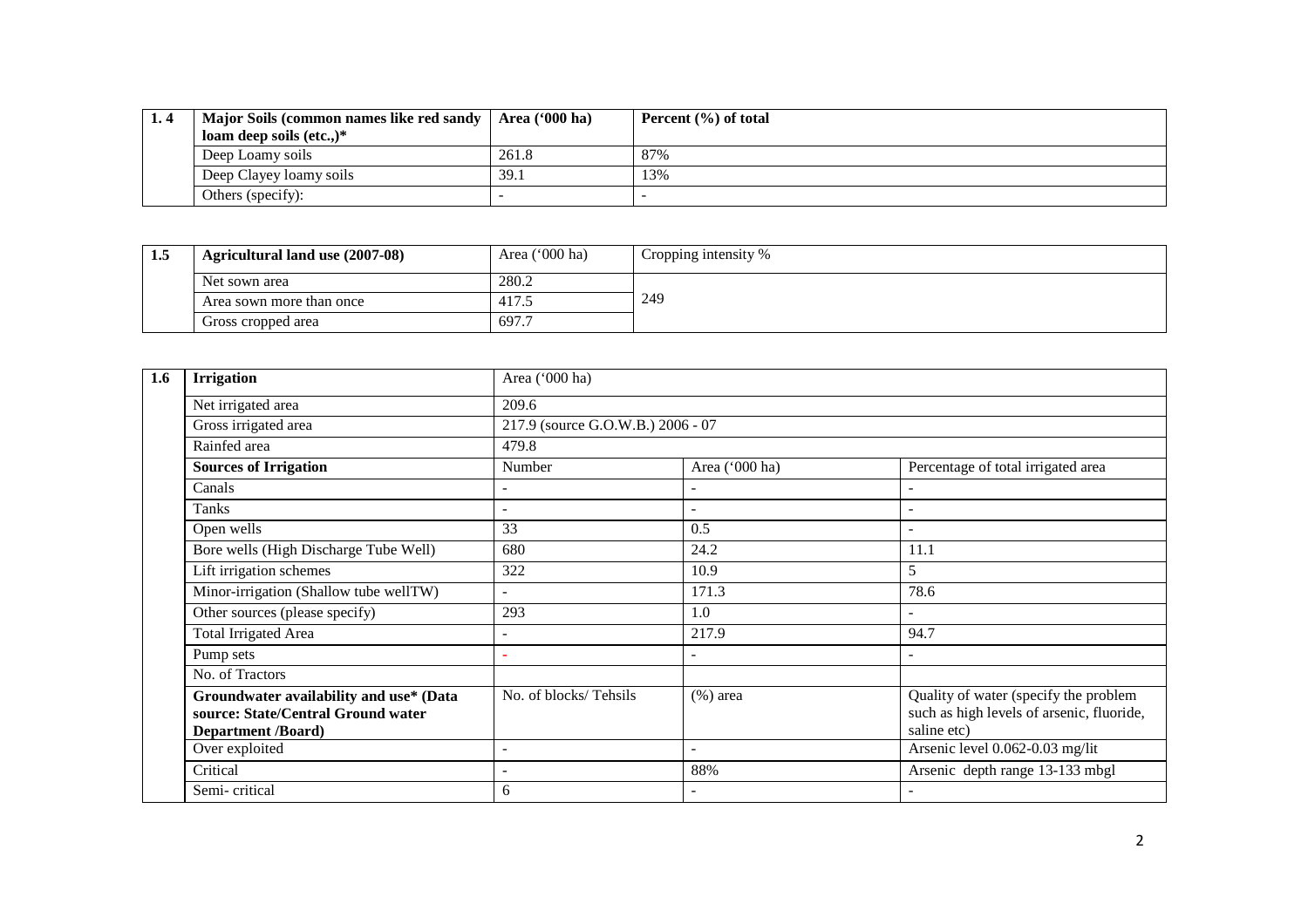|                                                                                                       | Safe                            |                                       |  |  |  |  |
|-------------------------------------------------------------------------------------------------------|---------------------------------|---------------------------------------|--|--|--|--|
|                                                                                                       | Wastewater availability and use |                                       |  |  |  |  |
|                                                                                                       | Ground water quality            | Arsenic contamination in Ground Water |  |  |  |  |
| *over-exploited: groundwater utilization > 100%; critical: 90-100%; semi-critical: 70-90%; safe: <70% |                                 |                                       |  |  |  |  |

# **1.7 Area under major field crops & horticulture (as per latest figures) (year 2008-09)**

| 1.7 | <b>Major field crops</b> | Area ('000 ha)   |                |                          |                          |                          |                          |               |                    |  |
|-----|--------------------------|------------------|----------------|--------------------------|--------------------------|--------------------------|--------------------------|---------------|--------------------|--|
|     | cultivated               | <b>Kharif</b>    |                |                          | Rabi                     |                          |                          |               |                    |  |
|     |                          | <b>Irrigated</b> | <b>Rainfed</b> | <b>Total</b>             | <b>Irrigated</b>         | <b>Rainfed</b>           | <b>Total</b>             | <b>Summer</b> | <b>Grand</b> total |  |
|     | Rice                     |                  | 136.4          | 136.4                    |                          | $\overline{\phantom{0}}$ | -                        | 104.3         | 240.7              |  |
|     | Jute                     |                  | 127.5          | 127.5                    | -                        | $\overline{\phantom{0}}$ | $\overline{\phantom{0}}$ |               | 127.5              |  |
|     | Oil Seeds                | -                |                | -                        | 104.7                    |                          | 104.7                    |               | 104.7              |  |
|     | Wheat                    | -                |                | $\overline{\phantom{0}}$ | 47.5                     |                          | 47.5                     |               | 47.5               |  |
|     | Pulses                   | -                |                | -                        | 36.4                     |                          | 36.4                     |               | 36.4               |  |
|     | Maize                    | $\qquad \qquad$  |                | $\overline{\phantom{0}}$ | $\overline{\phantom{0}}$ | $\overline{\phantom{0}}$ | $\overline{\phantom{0}}$ |               | 2.9                |  |

| Horticulture crops - Fruits            | Area ('000 ha) |
|----------------------------------------|----------------|
|                                        | <b>Total</b>   |
| Mango                                  | 4.9            |
| Banana                                 | 3.6            |
| Guava                                  | 1.4            |
| Jackfruit                              | 0.8            |
| Papaya                                 | 0.6            |
| <b>Horticulture crops - Vegetables</b> | <b>Total</b>   |
| <b>Brinjal</b>                         | 10.9           |
| Cauliflower                            | 7.1            |
| Cabbage                                | 7.0            |
| Tomato                                 | 4.8            |
| Peas                                   | 2.6            |
| Cucurbits                              | 11.5           |
| <b>Medicinal and Aromatic crops</b>    |                |
| <b>Plantation crops</b>                | $\blacksquare$ |
| Eg., industrial pulpwood crops etc.    |                |
| <b>Fodder crops</b>                    |                |
| Total fodder crop area                 |                |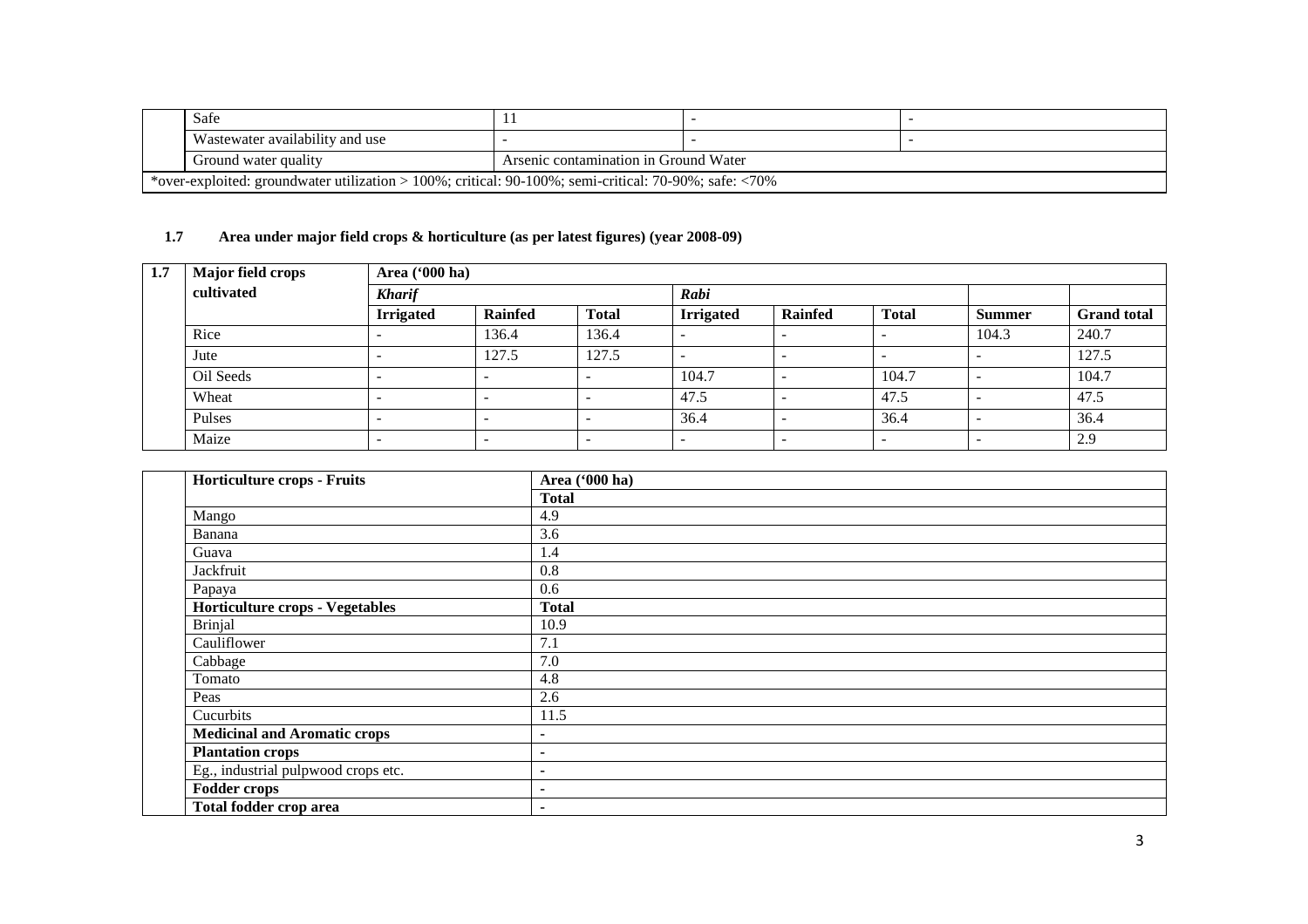|  | ⊥roπna lonc<br>iailu<br><b>ULAL</b>               | . . |
|--|---------------------------------------------------|-----|
|  | wulture<br>$\mathbf{a}$ $\mathbf{r}$<br>. etc<br> | . . |
|  | $\mathbf{M}$<br>10000<br>.                        | . . |
|  |                                                   |     |

| 1.8 | <b>Livestock</b> (2007-08)                    | <b>Male</b> ('000) | Female $(900)$ | Total $(900)$ |  |
|-----|-----------------------------------------------|--------------------|----------------|---------------|--|
|     |                                               |                    |                |               |  |
|     | Non descriptive Cattle (local low yielding)   | 173.0              | 349.2          | 522.2         |  |
|     | Crossbred cattle                              | 71.7               | 277.0          | 348.7         |  |
|     | Non descriptive Buffaloes (local low yielding | 18.3               | 5.7            | 24.0          |  |
|     | Goat                                          |                    |                | 968.7         |  |
|     | Sheep                                         |                    |                | 11.7          |  |
|     | Others (Camel, Pig, Yak etc.)                 |                    |                |               |  |
|     | Commercial dairy farms (Number)               |                    |                |               |  |

| Poultry    | No. of farms                                | Total No. of birds ('000)                                                                                                                          |
|------------|---------------------------------------------|----------------------------------------------------------------------------------------------------------------------------------------------------|
| Commercial | Broiler-660, Improved Layer-34              | In Farm: Broiler-661861, Layer-51419, Duck-1363 [District Total of Improved<br>strains Fowl-696305, Duck-40967, Turkey-53, Quail-123, Other-15067] |
| Backyard   | Fowl-412, Duck (commercial $+$ backyard)-11 | In Farm: Deshi Total Fowl-24157 [District Total of Deshi Fowl-1537548,<br>Duck-5541051                                                             |

| 1.10 | Fisheries (Data source: District Fisheries Department)                     |                                                               |            |                   |                            |                                  |                    |  |  |  |
|------|----------------------------------------------------------------------------|---------------------------------------------------------------|------------|-------------------|----------------------------|----------------------------------|--------------------|--|--|--|
|      | A. Capture                                                                 |                                                               |            |                   |                            |                                  |                    |  |  |  |
|      | No. of fishermen<br>i) Marine (Data Source:<br><b>Boats</b><br><b>Nets</b> |                                                               |            |                   |                            |                                  | Storage facilities |  |  |  |
|      | <b>Fisheries Department</b> )                                              |                                                               | Mechanized | Non-mechanized    | Mechanized<br>(Trawl nets, | Non-mechanized<br>(Shore Seines, | (Ice plants etc.)  |  |  |  |
|      |                                                                            |                                                               |            |                   | Gill nets)                 | Stake & trap nets)               |                    |  |  |  |
|      |                                                                            |                                                               |            |                   |                            | ۰                                |                    |  |  |  |
|      | ii) Inland (Data Source: Fisheries<br>Department)                          | No. Farmer owned ponds<br>(Under FFDA Scheme)<br>up to 08-09) |            | No. of Reservoirs |                            | No. of village tanks             |                    |  |  |  |
|      |                                                                            | No. of Farmer: 30007<br>Area of Pond (ha.): 8624.27           |            | Nil               |                            | Record not available             |                    |  |  |  |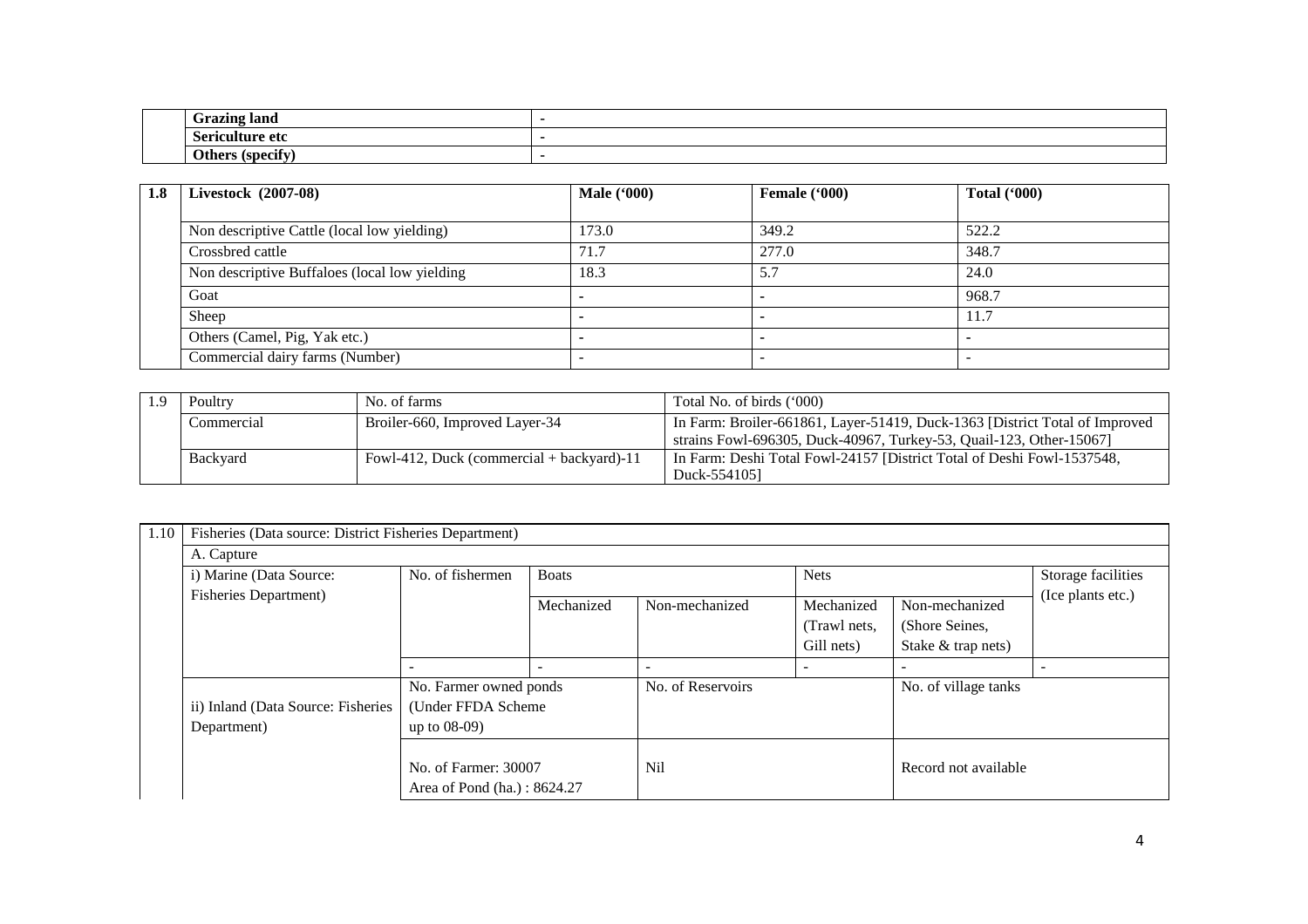| <b>B.</b> Culture                       |                                |                  |                                     |  |
|-----------------------------------------|--------------------------------|------------------|-------------------------------------|--|
|                                         | Water Spread Area (ha)         | Yield (t/ha)     | Production                          |  |
| i) Brackish water (Data Source: MPEDA/  | Nil                            |                  | 73 ton prawn (Freshwater) (2008-09) |  |
| <b>Fisheries Department)</b>            |                                |                  |                                     |  |
| ii) Fresh water (Data Source: Fisheries | Culturable area: 4709.76 ha.   | From Ponds under | 97126 ton Fish (2008-09)            |  |
| Department)                             | Semi-Derelict area: 900.13 ha. | $FFDA$ Scheme=   | Fish Seed Production $(08-09)$ =    |  |
|                                         | Derelict area: 508.23 ha.      | $4.4 t/ha$ .     | million                             |  |
|                                         | Total area: 6118.12 ha.        |                  |                                     |  |
| <b>Others</b>                           | (Sewage fed) 4.54 ha.          |                  |                                     |  |
| Impounded Water Area)                   | (River) 4191.28 ha.            |                  |                                     |  |
|                                         | (Canal) 2771.75 ha.            |                  |                                     |  |
|                                         | (Beel/Baor) 9129.43 ha.        |                  |                                     |  |

#### **1.11 Production and Productivity of major crops** (Average of last5 years: 2004, 05, 06, 07, 08)

| 1.11 | Name of crop                     | Kharif                   |                          | Rabi                |                         | <b>Summer</b>            |                          | <b>Total</b>          |                         |  |
|------|----------------------------------|--------------------------|--------------------------|---------------------|-------------------------|--------------------------|--------------------------|-----------------------|-------------------------|--|
|      |                                  | Production<br>(1000 t)   | Productivity<br>(kg/ha)  | Production ('000 t) | Productivity<br>(kg/ha) | Production<br>(000 t)    | Productivity<br>(kg/ha)  | Production<br>(000 t) | Productivity<br>(kg/ha) |  |
|      | <b>Major Field crops</b>         |                          |                          |                     |                         |                          |                          |                       |                         |  |
|      | Rice                             | 99.2                     | 2230                     | 245.5               | 2378                    | 353.7                    | 3387                     | 697.7                 | 2665                    |  |
|      | Wheat                            |                          |                          | 104.5               | 2217                    | $\overline{\phantom{a}}$ | $\overline{\phantom{a}}$ | 104.5                 | 2217                    |  |
|      | Pulses                           |                          |                          | 31.9                | 782                     |                          | $\overline{\phantom{a}}$ | 31.9                  | 782                     |  |
|      | <b>Oilseeds</b>                  |                          | $\overline{\phantom{a}}$ | 101.6               | 969                     | $\overline{\phantom{a}}$ | $\overline{\phantom{a}}$ | 101.6                 | 962                     |  |
|      | Jute                             | 1818.6                   | 3135                     |                     |                         |                          | $\overline{\phantom{a}}$ | 1818.5                | 14.43                   |  |
|      | Potato                           |                          | $\sim$                   | 127.3               | 22880                   | $\overline{\phantom{a}}$ | $\sim$                   | 127.3                 | 22860                   |  |
|      | <b>Major Horticultural crops</b> |                          |                          |                     |                         |                          |                          |                       |                         |  |
|      | Cucurbits                        | 28.2                     | 9420                     | 35.6                | 13230                   | 58.3                     | 10050                    | 122.1                 | 10900                   |  |
|      | <b>Brinjal</b>                   | 217.3                    | 31160                    | 122.2               | 18541                   | 214.7                    | 30110                    | 554.2                 | 26603                   |  |
|      | Okra                             | 22.8                     | 10649                    | 7.1                 | 8974                    | 45.1                     | 10961                    | 75.0                  | 10194                   |  |
|      | Peas                             | $\overline{\phantom{a}}$ | $\overline{\phantom{0}}$ | 69.5                | 1448                    | $\overline{\phantom{0}}$ | $\overline{\phantom{a}}$ | 69.5                  | 1448                    |  |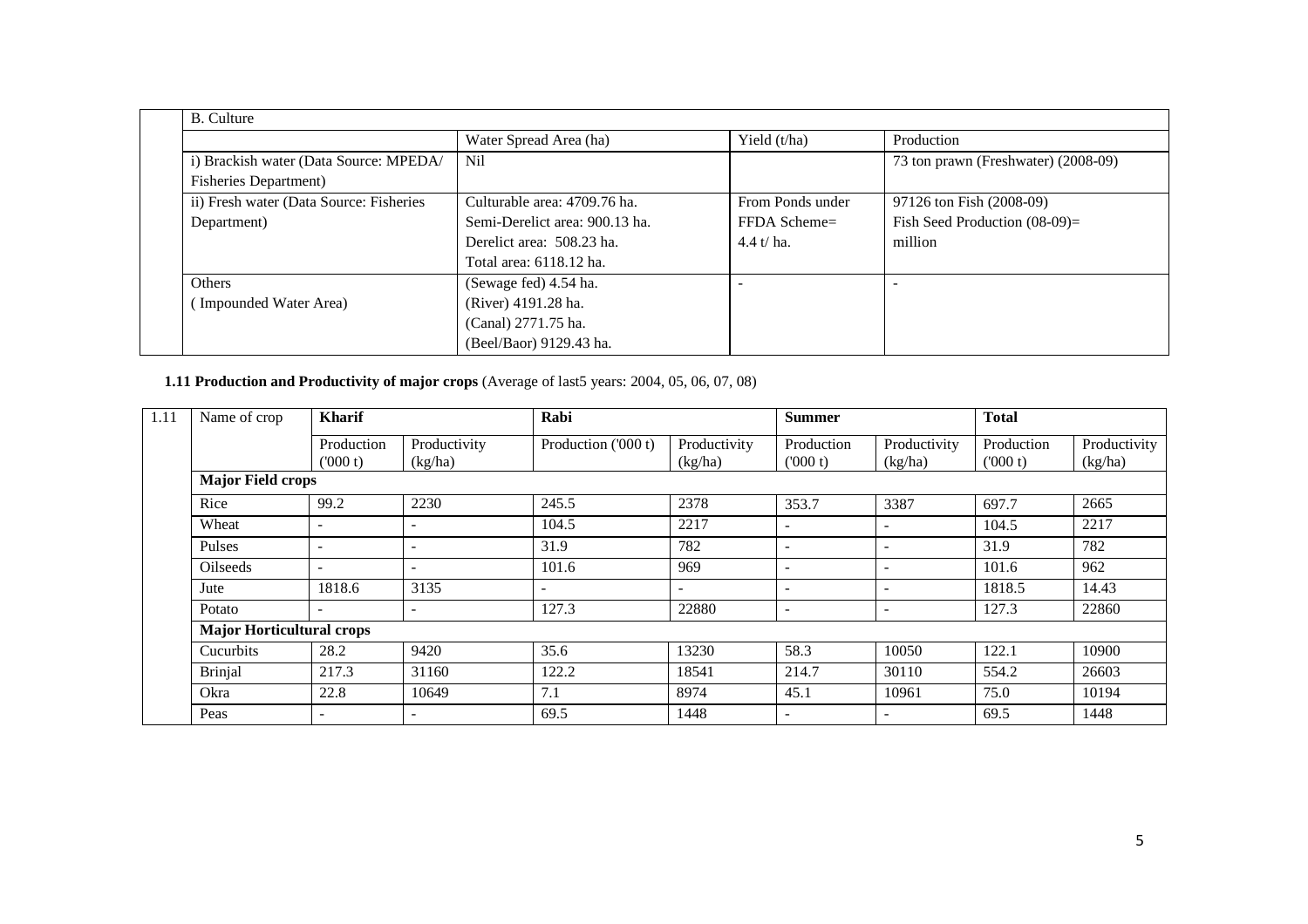| 1.12 | Sowing window     | Rice                         | Wheat                | Pulses                       | Oilseeds               | Jute                                       |
|------|-------------------|------------------------------|----------------------|------------------------------|------------------------|--------------------------------------------|
|      | for 5 major field |                              |                      |                              |                        |                                            |
|      | crops             |                              |                      |                              |                        |                                            |
|      | (start and end of |                              |                      |                              |                        |                                            |
|      | normal sowing     |                              |                      |                              |                        |                                            |
|      | period)           |                              |                      |                              |                        |                                            |
|      | Kharif-Rainfed    | June $2^{nd}$ week to        |                      | Greengram & Blackgram Aug    |                        |                                            |
|      |                   | Aug $1st$ week               |                      | $3rd$ week to Sep $2nd$ week |                        |                                            |
|      | Kharif-Irrigated  |                              |                      |                              |                        | March $4th$ week to<br>April $2^{nd}$ week |
|      | Rabi-Rainfed      | $\overline{\phantom{a}}$     |                      | Lentil & Chickpea Nov 1st    |                        |                                            |
|      |                   |                              |                      | week to 3rd week             |                        |                                            |
|      | Rabi-Irrigated    | Jan $3^{\text{rd}}$ week to  | Nov $2^{nd}$ week to | Nov $1st$ week to $4th$ week | Mustard: Oct $3rd$     |                                            |
|      |                   | $4th$ week                   | $3^{rd}$<br>week     |                              | week Nov $2^{nd}$ week |                                            |
|      | Summer-irrigated  | Boro rice: Jan $3rd$ week to | $\blacksquare$       |                              | Sesamum: Feb 1st       | $\sim$                                     |
|      |                   | Feb $1st$ week               |                      |                              | week to 3rd week       |                                            |

| 1.13 | What is the major contingency the district is<br><b>prone to?</b> (Tick mark) | Regular                                                    | Occasional               | <b>None</b>              |
|------|-------------------------------------------------------------------------------|------------------------------------------------------------|--------------------------|--------------------------|
|      | Drought                                                                       |                                                            |                          | $\overline{\phantom{a}}$ |
|      | Flood                                                                         | $\sqrt{(Ranaghat, Navdeep, Krishnagar, Kalyani, Chakdah)}$ | $\overline{\phantom{a}}$ | $\overline{\phantom{a}}$ |
|      | Cyclone                                                                       |                                                            |                          |                          |
|      | Hail storm                                                                    |                                                            |                          |                          |
|      | Heat wave                                                                     |                                                            |                          |                          |
|      | Cold wave                                                                     |                                                            |                          |                          |
|      | Frost                                                                         |                                                            |                          |                          |
|      | Sea water intrusion                                                           |                                                            |                          |                          |
|      | Pests and disease outbreak (specify)                                          |                                                            |                          | $\overline{\phantom{a}}$ |
|      | Others (specify)                                                              | $\sim$                                                     |                          |                          |

| 1.14 | Include Digital maps of the | Location map of district within State,<br>Annexure I | Enclosed: Yes |
|------|-----------------------------|------------------------------------------------------|---------------|
|      | district for                | Mean annual rainfall.<br>Annexure $\sim$             | Enclosed: Yes |
|      |                             | Soil map of West Bengal, Annexure 3                  | Enclosed: Yes |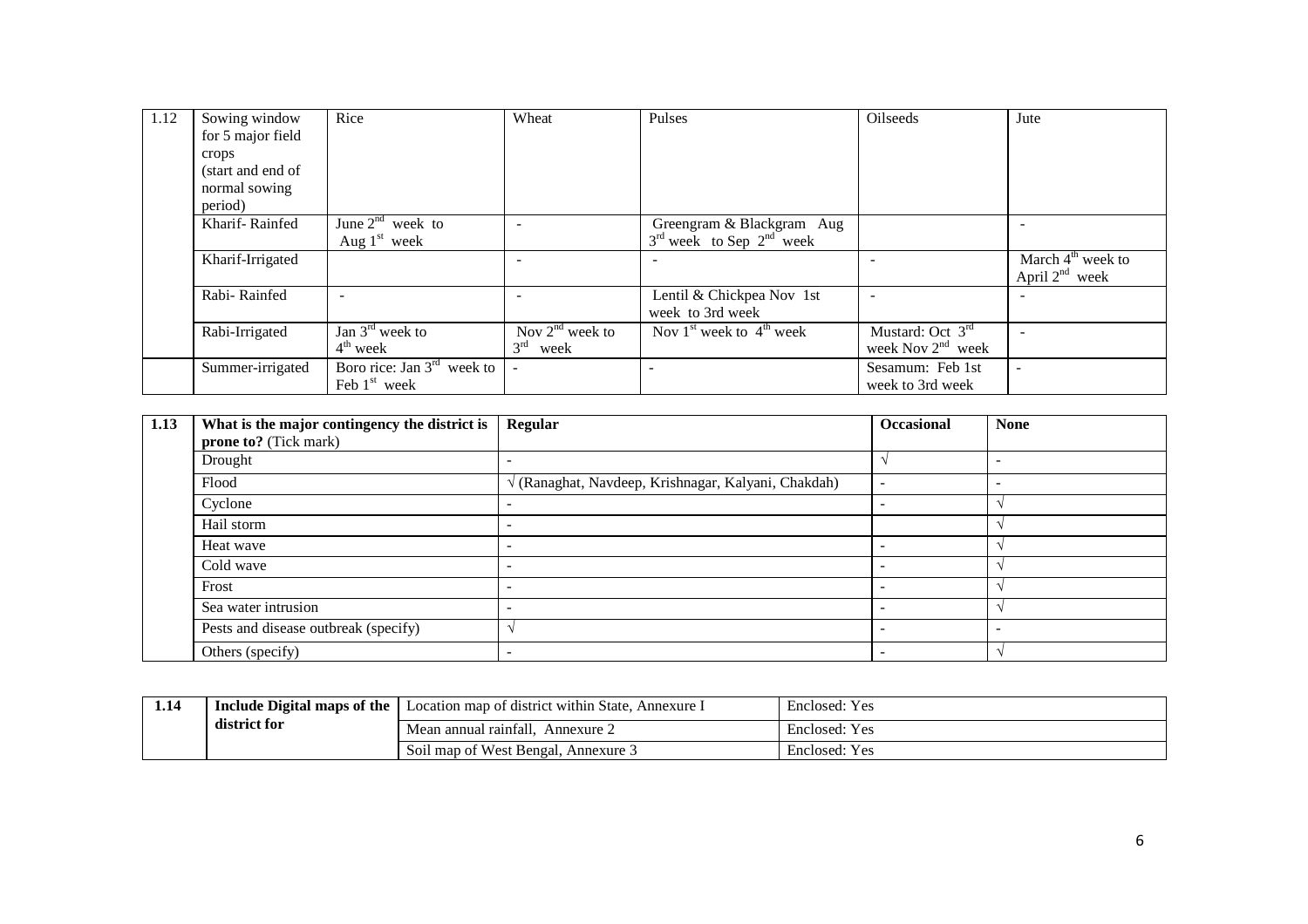#### **Annexure –I**

**Location map of Nadia district** 



**Purba**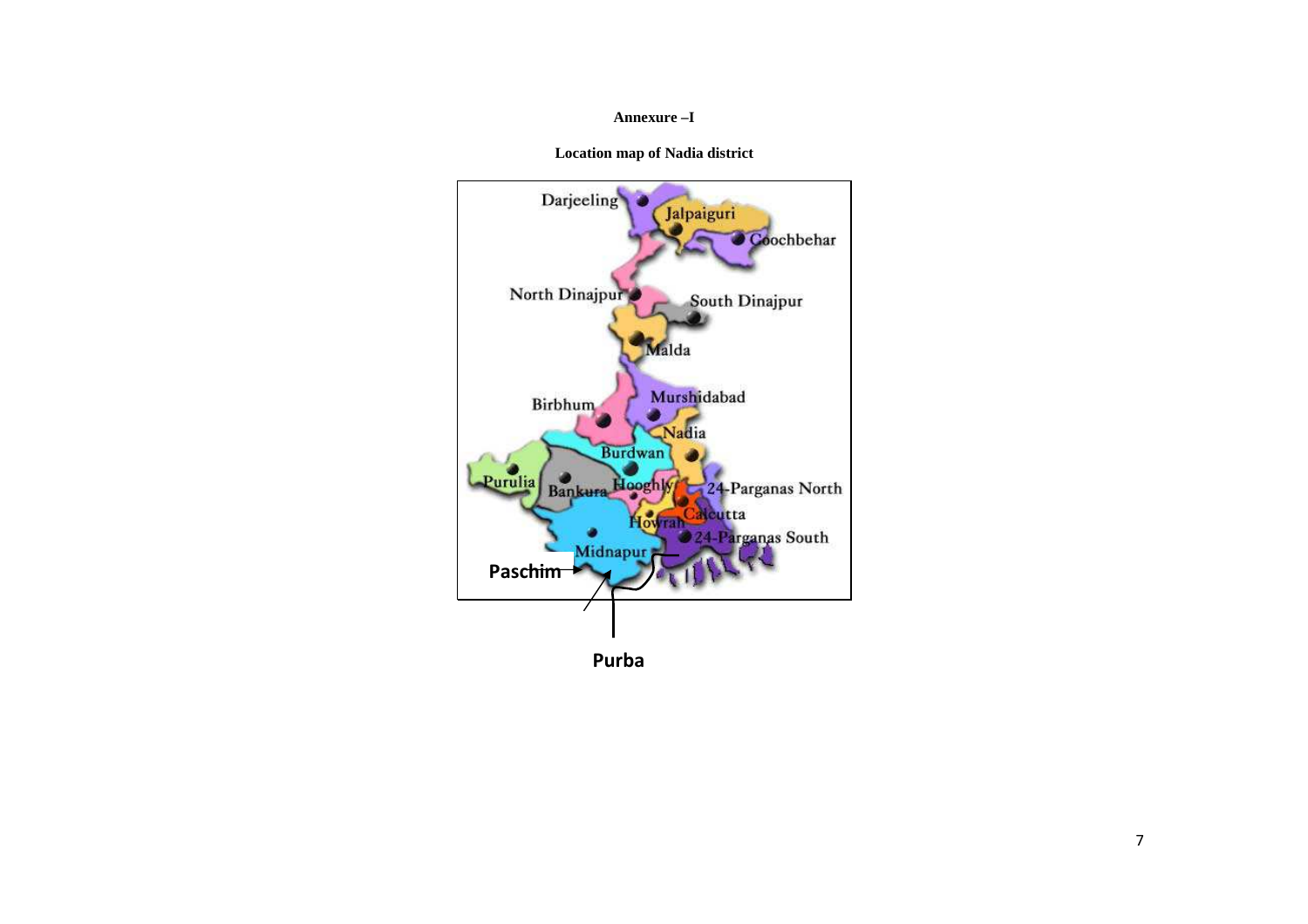

 **Mean monthly rainfall of Nadia district**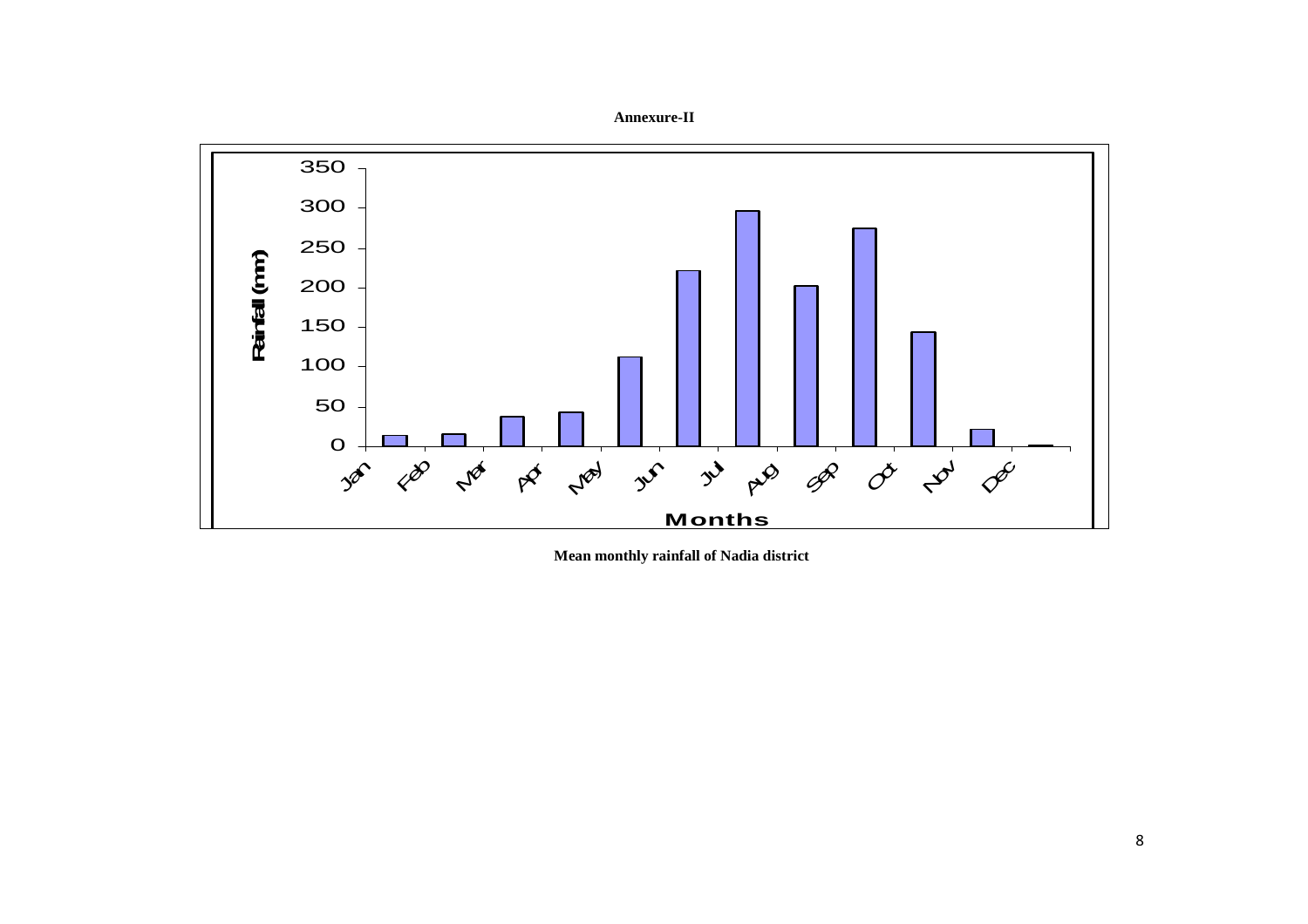#### **Annexure-III**

#### **Soil map of Nadia district**



Source: NBSS & LUP Regional Centre, Kolkata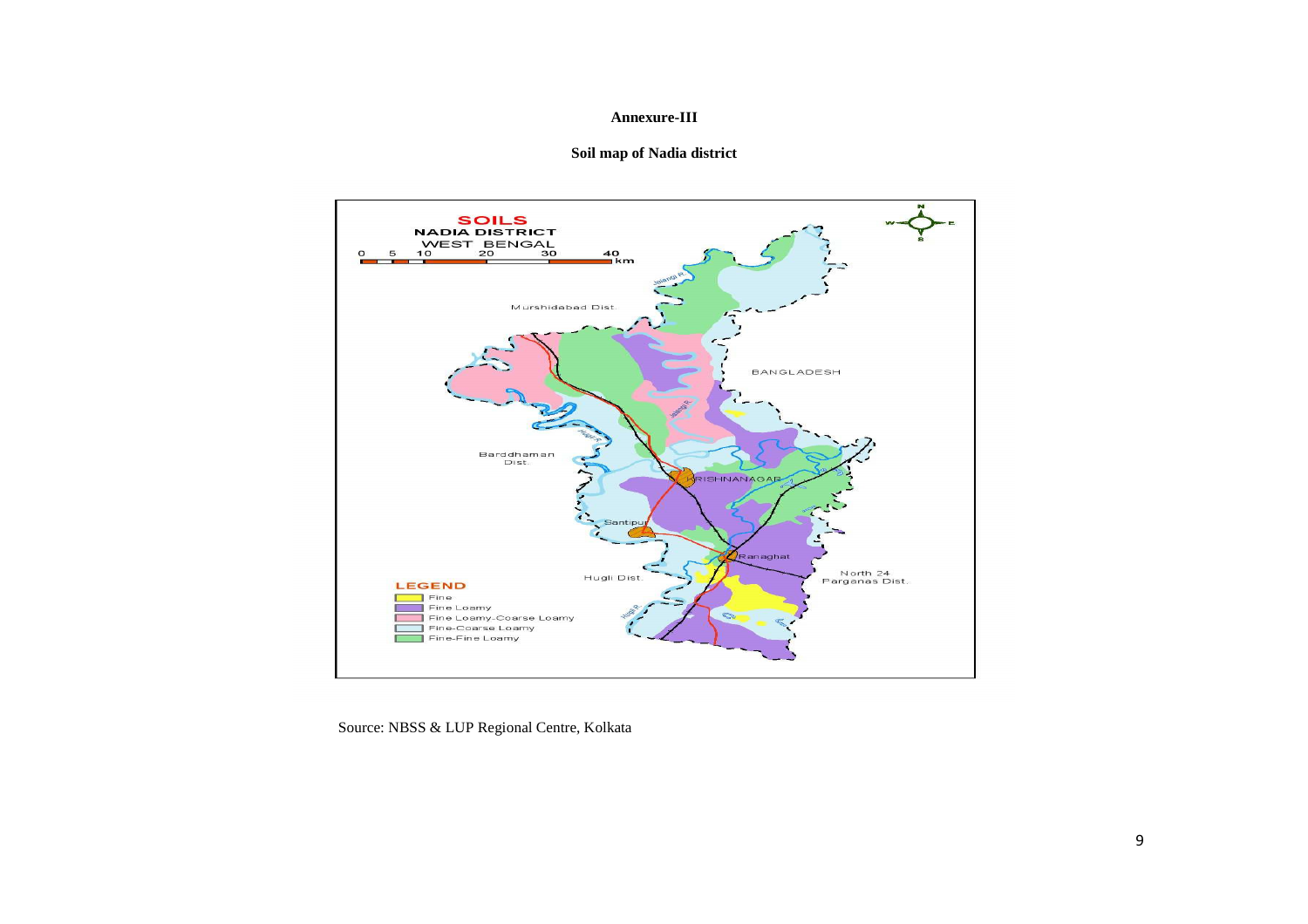#### **2.0 Strategies for weather related contingencies**

**2.1 Drought** 

**2.1.1 Rainfed situation:** 

| <b>Condition</b>    |                        |                        | <b>Suggested Contingency measures</b> |                               |                    |  |  |
|---------------------|------------------------|------------------------|---------------------------------------|-------------------------------|--------------------|--|--|
| <b>Early season</b> | <b>Major Farming</b>   | Normal Crop/           | Change in crop / cropping             | <b>Agronomic measures</b>     | <b>Remarks</b> on  |  |  |
| drought             | situation              | <b>Cropping system</b> | system including variety              |                               | Implementation     |  |  |
| (delayed onset)     |                        |                        |                                       |                               |                    |  |  |
| Delay by 2 weeks    | Deep loamy soils       | Rice-Pulse             | No change. Prefer short duration      | Transplant 2-3 seedlings/hill | Link seed farms,   |  |  |
|                     | Gangetic New           | (Lentil/Lathyrus)      | varieties (Shatabdi, Khitish,         |                               | Department of      |  |  |
| $4th$ week of June  | <b>Alluvial Plains</b> |                        | Swarna Mahsuri, Sada Swarna)          |                               | Agriculture,       |  |  |
|                     | High Rainfall $(>1500$ | Rice-Jute              | No change. Adopt short                | $-do-$                        | NSC, WBSC, and     |  |  |
|                     | mm)                    |                        | duration $HYV$ of Rice $-$            |                               | BCKVV, Kalyani for |  |  |
|                     |                        |                        | Shatabdi, Khitish                     |                               | supply of seed     |  |  |
|                     |                        | Rice-Mustard           | No change. Prefer short duration      | $-do-$                        |                    |  |  |
|                     |                        |                        | varieties (Shatabdi, Khitish,         |                               |                    |  |  |
|                     |                        |                        | Swarna Mahsuri, Sada Swarna)          |                               |                    |  |  |
|                     |                        | Rice-Vegetables-       | No change. Prefer short duration      | $-do-$                        |                    |  |  |
|                     |                        | Sesame                 | varieties (Shatabdi, Khitish,         |                               |                    |  |  |
|                     |                        |                        | Swarna Mahsuri, Sada Swarna)          |                               |                    |  |  |

| <b>Condition</b>                                                                                                                                                                          | <b>Suggested Contingency measures</b>                      |                                 |                                                                                                   |                                     |                                                        |
|-------------------------------------------------------------------------------------------------------------------------------------------------------------------------------------------|------------------------------------------------------------|---------------------------------|---------------------------------------------------------------------------------------------------|-------------------------------------|--------------------------------------------------------|
| <b>Major Farming</b><br>Normal Crop/<br>Change in crop / cropping<br><b>Early season</b><br>system including variety<br>drought<br>situation<br><b>Cropping system</b><br>(delayed onset) |                                                            |                                 | <b>Agronomic measures</b>                                                                         | <b>Remarks</b> on<br>Implementation |                                                        |
| Delay by 4<br>weeks                                                                                                                                                                       | Deep loamy soils<br>Gangetic New<br><b>Alluvial Plains</b> | Rice-Pulse<br>(Lentil/Lathyrus) | No change. Prefer short duration<br>varieties (Shatabdi, Khitish,<br>Swarna Mahsuri, Sada Swarna) | Transplant 2-3 seedlings/hill       | Link seed farms,<br>Department of<br>Agriculture,      |
| $2nd$ week of July                                                                                                                                                                        |                                                            | Rice-Jute                       | No change. Adopt short<br>duration $HYV$ of Rice $-$<br>Shatabdi, Khitish                         | $-do-$                              | NSC, WBSC, and<br>BCKVV, Kalyani for<br>supply of seed |
|                                                                                                                                                                                           |                                                            | Rice-Mustard                    | No change. Prefer short duration<br>varieties (Shatabdi, Khitish,<br>Swarna Mahsuri, Sada Swarna) | $-do-$                              |                                                        |
|                                                                                                                                                                                           |                                                            | Rice-Vegetables-<br>Sesame      | No change. Prefer short duration<br>varieties (Shatabdi, Khitish,<br>Swarna Mahsuri, Sada Swarna) | $-do-$                              |                                                        |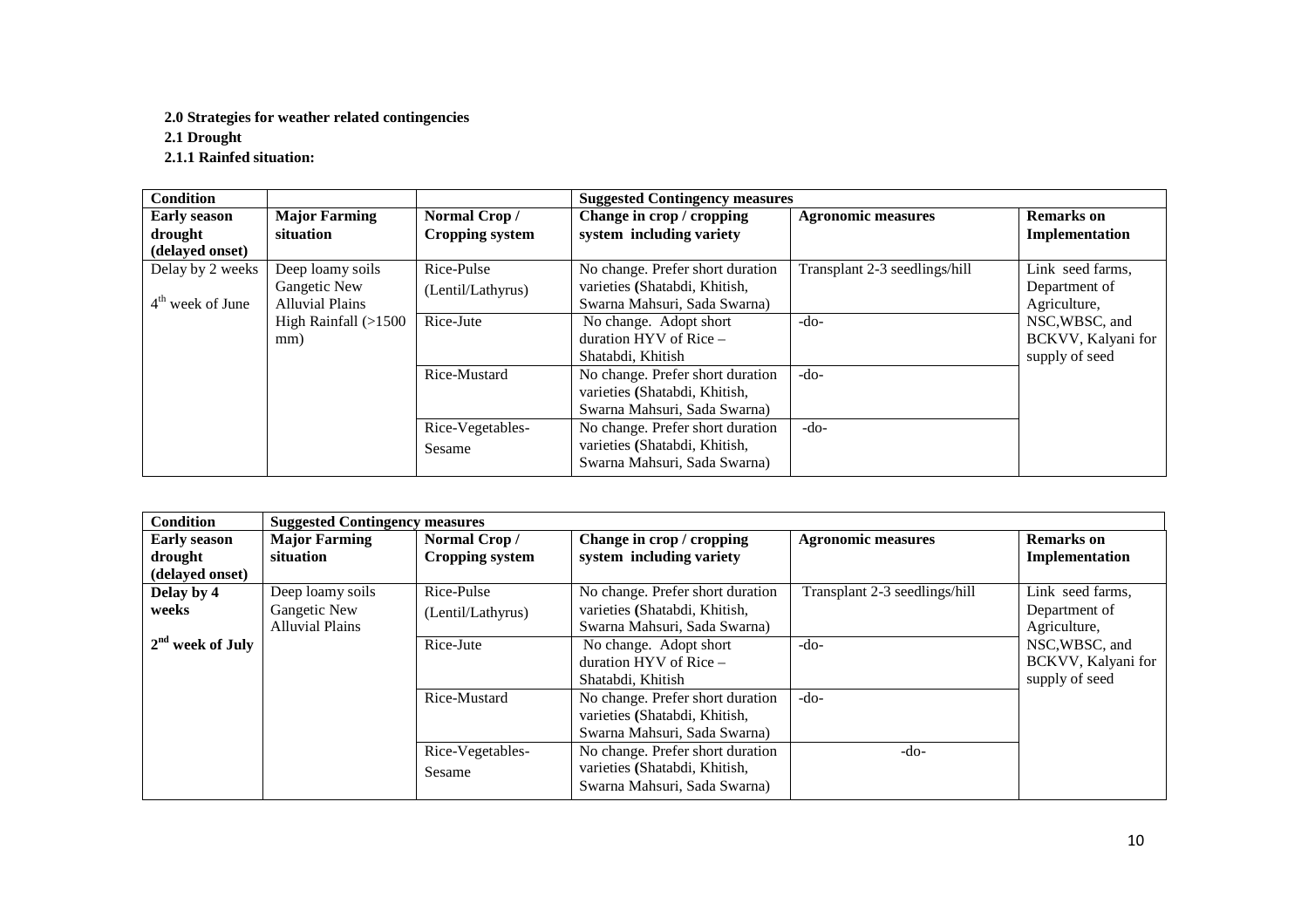| <b>Condition</b>    |                        |                        | <b>Suggested Contingency measures</b> |                               |                    |
|---------------------|------------------------|------------------------|---------------------------------------|-------------------------------|--------------------|
| <b>Early season</b> | <b>Major Farming</b>   | Normal Crop/           | Change in crop / cropping             | <b>Agronomic measures</b>     | <b>Remarks</b> on  |
| drought             | situation              | <b>Cropping system</b> | system including variety              |                               | Implementation     |
| (delayed onset)     |                        |                        |                                       |                               |                    |
| Delay by 6          | Deep loamy soils       | Rice-Pulse             | No change (Shatabdi, Khitish,         | Transplant 2-3 seedlings/hill | Link seed farms,   |
| weeks               | Gangetic New           | (Lentil/Lathyrus)      | Swarna Mahsuri, Sada Swarna)          |                               | Department of      |
|                     | <b>Alluvial Plains</b> |                        | Alternatively prefer vegetables       |                               | Agriculture,       |
| $4th$ week of July  |                        |                        | like brinjal (Muktakeshi, Makra) /    |                               | NSC, WBSC, and     |
|                     |                        |                        | Chillies (Surya mukhi, Jwala,         |                               | BCKVV, Kalyani for |
|                     |                        |                        | <b>BCCH SL-4)</b>                     |                               | supply of seed     |
|                     |                        | Rice-Jute              | No change. Adopt short duration       | Give supplemental irrigation  |                    |
|                     |                        |                        | HYV of Rice - Shatabdi, Khitish       | Adopt SRI method of           |                    |
|                     |                        |                        |                                       | cultivation                   |                    |
|                     |                        |                        |                                       | • Timely Weeding              |                    |
|                     |                        | Rice-Mustard           | No change                             | -do-                          |                    |
|                     |                        | Rice-Vegetables-       | No change                             | $-do-$                        |                    |
|                     |                        | Sesame                 |                                       |                               |                    |

| <b>Condition</b>    | <b>Suggested Contingency measures</b> |                   |                                     |                                    |                    |
|---------------------|---------------------------------------|-------------------|-------------------------------------|------------------------------------|--------------------|
| <b>Early season</b> | <b>Major Farming</b>                  | Normal Crop/      | Change in crop / cropping system    | <b>Agronomic measures</b>          | <b>Remarks</b> on  |
| drought             | situation                             | Cropping system   | including variety                   |                                    | Implementation     |
| (delayed onset)     |                                       |                   |                                     |                                    |                    |
| Delay by 8          | Deep loamy soils                      | Rice-Pulse        | Replace kharif rice, prefer brinjal | Transplant 4-                      | Link seed farms,   |
| weeks               | Gangetic New                          | (Lentil/Lathyrus) | (Muktakeshi, Makra) / Chillies      | 5 Seedlings/hillTopdressing of 30- | Department of      |
|                     | Alluvial Plains                       |                   | (Surya mukhi, Jwala, BCCH SL-4),    | 50 kg N /ha after relief of dry    | Agriculture,       |
| $2nd$ week of       |                                       |                   | Greengram (Samrat -PDM 84-139;      | spell                              | NSC, WBSC, and     |
| August              |                                       |                   | IPM-02-03, Bireswar, Sukumar)       |                                    | BCKVV, Kalyani     |
|                     |                                       |                   | /Blackgram (Pant U-31, 19, WBU-     |                                    | for supply of seed |
|                     |                                       |                   | 108 - Sharada, WBU-109 Sulota),     |                                    |                    |
|                     |                                       |                   | kharif Maize                        |                                    |                    |
|                     |                                       | Rice-Jute         | -do-                                | Separation of Jute fibre by        |                    |
|                     |                                       |                   |                                     | Ribbon method followed by          |                    |
|                     |                                       |                   |                                     | retting of fibre with microbial    |                    |
|                     |                                       |                   |                                     | culture in tank                    |                    |
|                     |                                       | Rice-Mustard      | $-do-$                              | • Supplemental irrigation through  |                    |
|                     |                                       |                   |                                     | farm pond / other source           |                    |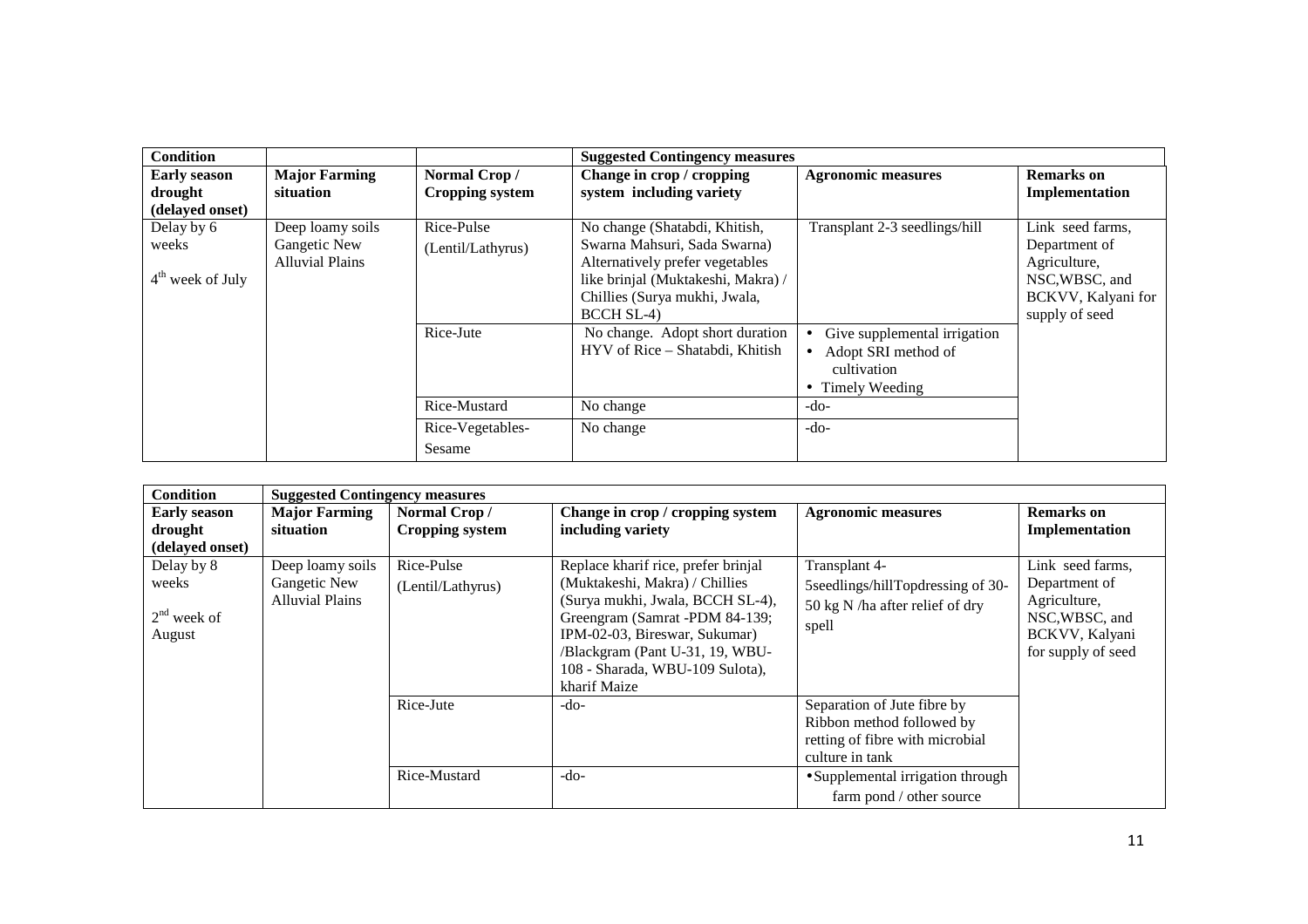|                  |      | • Topdressing of 30-50 kg N /ha<br>after relief of dry spell |  |
|------------------|------|--------------------------------------------------------------|--|
| Rice-Vegetables- | -do- | -do-                                                         |  |
| Sesame           |      |                                                              |  |

| <b>Condition</b>                    |                        |                                |  | <b>Suggested contingency measures</b> |  |                                       |  |
|-------------------------------------|------------------------|--------------------------------|--|---------------------------------------|--|---------------------------------------|--|
| Early season drought                | <b>Major Farming</b>   | <b>Normal Crop/cropping</b>    |  | Crop management                       |  | Soil nutrient & moisture conservation |  |
| (Normal onset)                      | situation              | system                         |  |                                       |  | measures                              |  |
| Normal onset followed               | Deep loamy soils       | Rice - Pulse (Lentil/Lathyrus) |  | Take up gap filling with              |  | Apply foliar spray with 2% Urea       |  |
| by 15-20 days dry spell             | Gangetic New           | /Jute / Mustard / Vegetables   |  | available nursery or by splitting     |  | Postpone top dressing with N          |  |
| after sowing leading to             | <b>Alluvial Plains</b> |                                |  | the tillers from the surviving        |  | Life saving irrigation (fertigation)  |  |
| poor germination/crop<br>stand etc. |                        |                                |  | hills                                 |  |                                       |  |
|                                     |                        |                                |  | Weeding                               |  |                                       |  |

| <b>Condition</b>                                                                                                        |                                                            |                                                                | <b>Suggested contingency measures</b>                                            |                                                                                                         |
|-------------------------------------------------------------------------------------------------------------------------|------------------------------------------------------------|----------------------------------------------------------------|----------------------------------------------------------------------------------|---------------------------------------------------------------------------------------------------------|
|                                                                                                                         | <b>Major Farming</b>                                       | <b>Normal Crop/cropping</b>                                    | Crop management                                                                  | Soil nutrient & moisture conservation                                                                   |
|                                                                                                                         | situation                                                  | svstem                                                         |                                                                                  | measures                                                                                                |
| Mid season drought<br>(long dry spell,<br>consecutive 2 weeks<br>rainless $(>2.5$ mm)<br>period)<br>At vegetative stage | Deep loamy soils<br>Gangetic New<br><b>Alluvial Plains</b> | Rice - Pulse (Lentil/Lathyrus)<br>/Jute / Mustard / Vegetables | Gap filling with the seedlings<br>from available community<br>nursery<br>Weeding | Apply foliar spray with 2% Urea<br>Postpone top dressing with N<br>Life saving irrigation (fertigation) |

| Condition                                                                |                                                            |                                                                          | <b>Suggested contingency measures</b>                                                                                |                                                                         |
|--------------------------------------------------------------------------|------------------------------------------------------------|--------------------------------------------------------------------------|----------------------------------------------------------------------------------------------------------------------|-------------------------------------------------------------------------|
|                                                                          | <b>Major Farming</b><br>situation                          | <b>Normal Crop/cropping</b><br>system                                    | Crop management                                                                                                      | Soil nutrient & moisture conservation<br>measures                       |
| Mid season drought<br>(long dry spell)<br>At flowering/fruiting<br>stage | Deep loamy soils<br>Gangetic New<br><b>Alluvial Plains</b> | Rice - Pulse (Lentil/Lathyrus) $\bullet$<br>/Jute / Mustard / Vegetables | Weeding<br>Life saving irrigation<br>(fertigation)<br>In case of failure of rice,<br>broadcast pulses (blackgram) or | Apply foliar spray with 2% Urea<br>Life saving irrigation (fertigation) |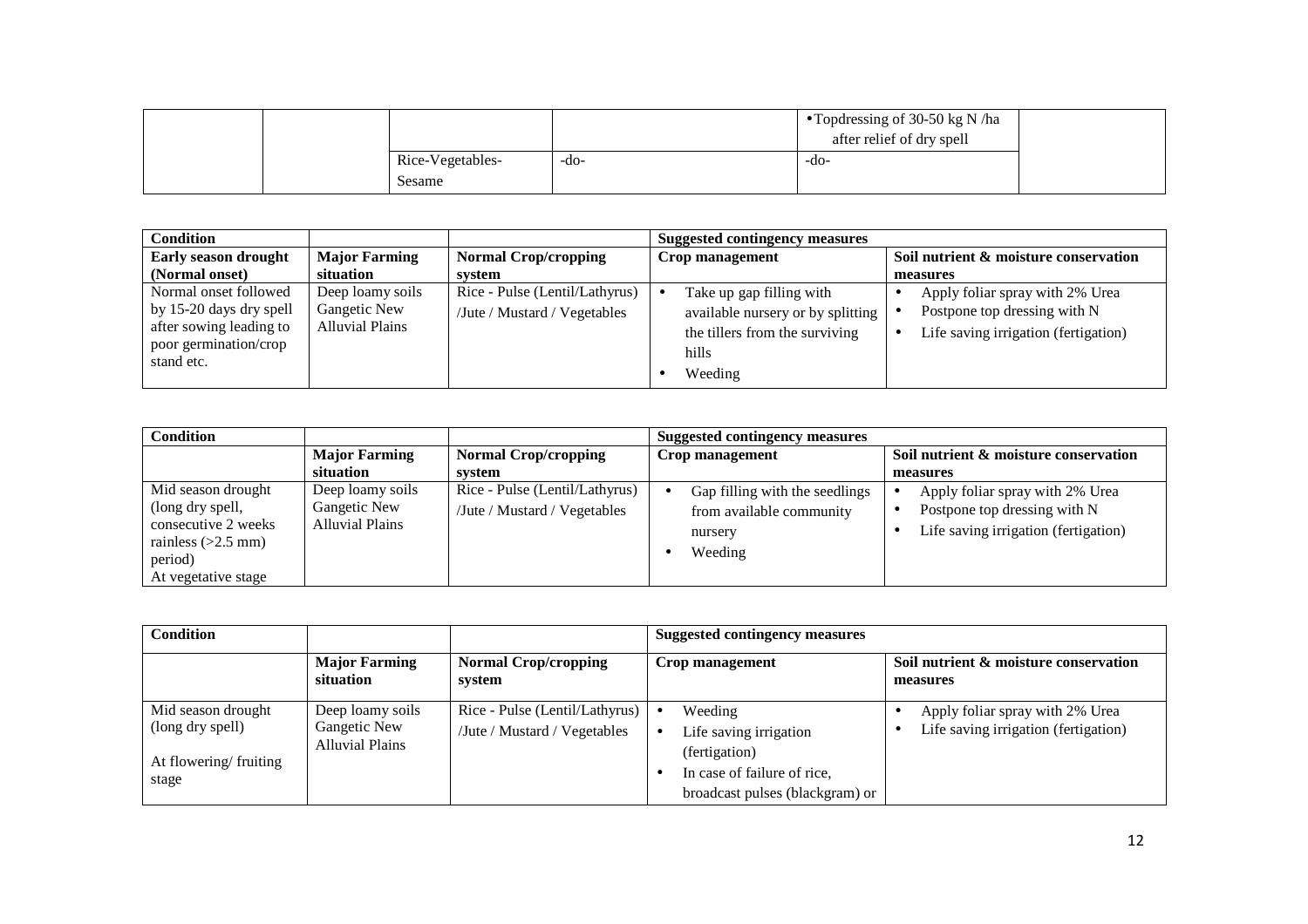|  | plan for rabi mustard after<br>harvesting fodder if damage is |  |
|--|---------------------------------------------------------------|--|
|  | severe                                                        |  |

| <b>Condition</b>                                 |                                                            |                                                                                         | <b>Suggested contingency measures</b> |                                                                |  |
|--------------------------------------------------|------------------------------------------------------------|-----------------------------------------------------------------------------------------|---------------------------------------|----------------------------------------------------------------|--|
| Terminal drought (Early<br>withdrawl of monsoon) | <b>Major Farming</b><br>situation                          | <b>Normal Crop/cropping</b><br>system                                                   | Crop management                       | Rabi crop planning                                             |  |
|                                                  | Deep loamy soils<br>Gangetic New<br><b>Alluvial Plains</b> | Rice - Pulse (Lentil/Lathyrus)   Life saving irrigation<br>/Jute / Mustard / Vegetables |                                       | Plan for early rabi crops like oilseeds,<br>pulses, vegetables |  |

#### **2.1.2Drought - Irrigated situation**

| <b>Condition</b>     | <b>Suggested Contingency measures</b> |                      |                            |                                 |           |                            |
|----------------------|---------------------------------------|----------------------|----------------------------|---------------------------------|-----------|----------------------------|
|                      | <b>Major</b>                          | <b>Normal</b>        | Change in crop/cropping    | <b>Agronomic measures</b>       |           | <b>Remarks</b> on          |
|                      | Farming                               | Crop/cropping system | system                     |                                 |           | Implementation             |
|                      | situation                             |                      |                            |                                 |           |                            |
| Delayed release of   | Not applicable                        |                      |                            |                                 |           |                            |
| water in canals due  |                                       |                      |                            |                                 |           |                            |
| to low rainfall      |                                       |                      |                            |                                 |           |                            |
| Limited release of   | Not applicable                        |                      |                            |                                 |           |                            |
| water in canals due  |                                       |                      |                            |                                 |           |                            |
| to low rainfall      |                                       |                      |                            |                                 |           |                            |
| Non release of water | Not applicable                        |                      |                            |                                 |           |                            |
| in canals under      |                                       |                      |                            |                                 |           |                            |
| delayed onset of     |                                       |                      |                            |                                 |           |                            |
| monsoon in           |                                       |                      |                            |                                 |           |                            |
| catchment            |                                       |                      |                            |                                 |           |                            |
| Lack of inflows into | Tube-well                             | Rice-rice-rice       | No change                  | Starter dose of 2%<br>$\bullet$ | $\bullet$ | Linkage with Agricultural  |
| tanks due to         | irrigated                             |                      | Alternatively:             | DAP to Lathyrus                 |           | Farms under Department of  |
| insufficient/delayed | lowland                               |                      | $Rice + Lathyrus$ as paira | Dapog method of<br>$\bullet$    |           | Agriculture, Govt. of WB,  |
| onset of monsoon     | alluvial soil                         |                      | cropping                   | nursery for rice and            |           |                            |
|                      |                                       |                      |                            | adopt SRI method                |           | Regional Research Station, |
|                      |                                       |                      |                            |                                 |           | BCKVV for supply of seed   |
|                      |                                       |                      |                            | of cultivation                  |           |                            |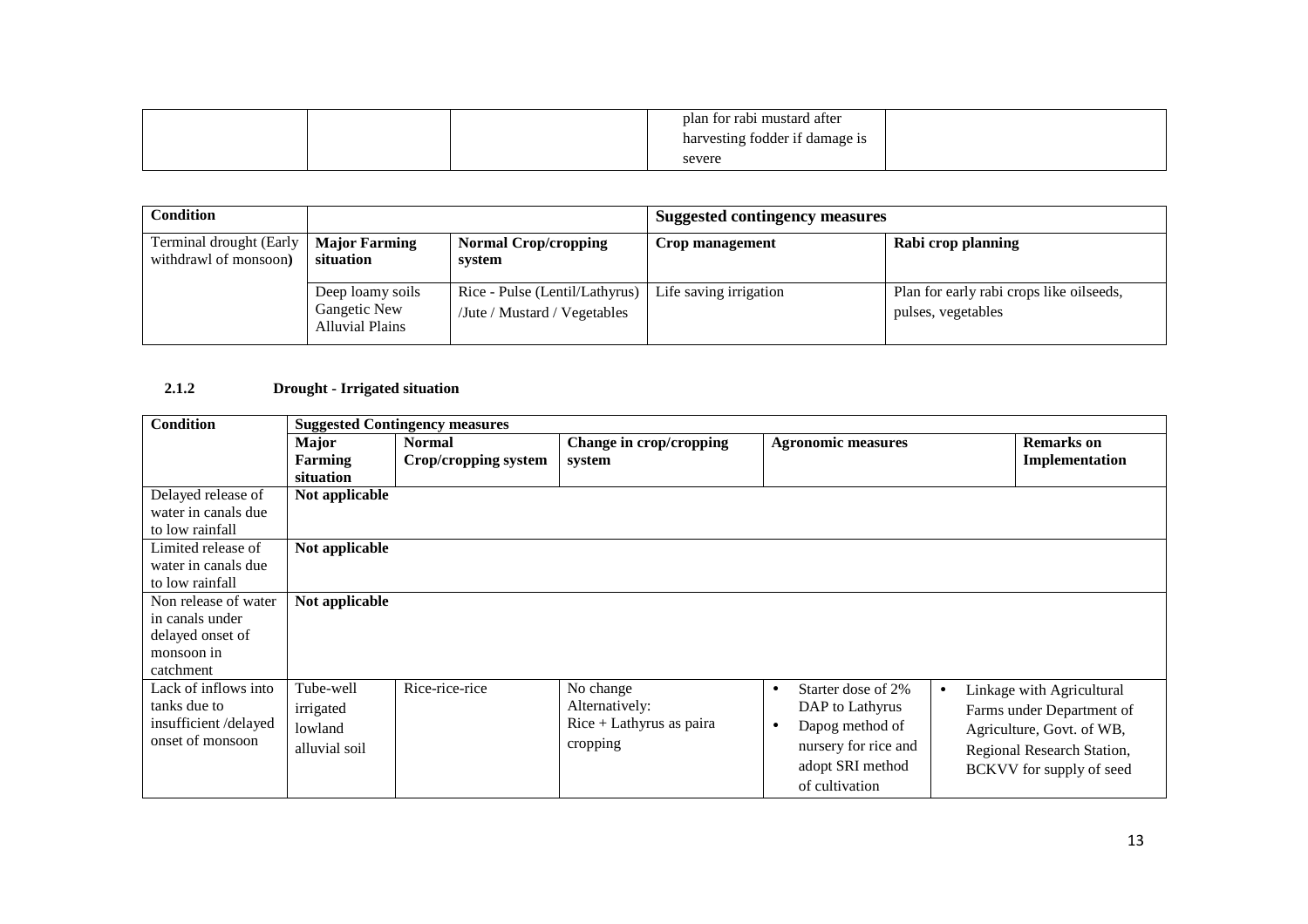|                                                                | Tube-well<br>irrigated<br>medium land<br>alluvial soil | Rice-potato-sesame<br>Rice-rapeseed-rice | Rice-lentil (Asha, Ranjan)<br>ground nut (TAG-51, Tag-<br>24)/sesame (Kanke white,<br>Rama) /Greengram (Samrat)<br>Rice-rapeseed (B-9) sesame | Dapog method of<br>$\bullet$<br>nursery for rice<br>Adopt SRI method<br>$\bullet$<br>of cultivation<br>Prefer ridge and<br>٠<br>furrow system for<br>groundnut<br>Dapog method of | Machine for Zero tillage under<br><b>NFSM</b> |
|----------------------------------------------------------------|--------------------------------------------------------|------------------------------------------|-----------------------------------------------------------------------------------------------------------------------------------------------|-----------------------------------------------------------------------------------------------------------------------------------------------------------------------------------|-----------------------------------------------|
|                                                                |                                                        | Rice-Wheat                               | (Rama)<br>No change                                                                                                                           | nursery for rice<br>Adopt SRI method<br>of cultivation<br>Zero till for wheat                                                                                                     |                                               |
| Insufficient<br>groundwater<br>recharge due to low<br>rainfall | Not applicable                                         |                                          |                                                                                                                                               |                                                                                                                                                                                   |                                               |

### **2.2 Unusual rains (untimely, unseasonal etc)** (for both rainfed and irrigated situations)

|         | Condition - Continuous high rainfall in a short span leading to water logging                                                                                                                                                |                                                                                                      |                                                                                                                                                        |                                                                                                                                                                                                     |  |  |
|---------|------------------------------------------------------------------------------------------------------------------------------------------------------------------------------------------------------------------------------|------------------------------------------------------------------------------------------------------|--------------------------------------------------------------------------------------------------------------------------------------------------------|-----------------------------------------------------------------------------------------------------------------------------------------------------------------------------------------------------|--|--|
| Crop    | <b>Suggested contingency measures</b>                                                                                                                                                                                        |                                                                                                      |                                                                                                                                                        |                                                                                                                                                                                                     |  |  |
|         | <b>Vegetative stage</b>                                                                                                                                                                                                      | <b>Flowering stage</b>                                                                               | Crop maturity stage                                                                                                                                    | Post harvest                                                                                                                                                                                        |  |  |
| Rice    | Drain excess water<br>$\bullet$<br>Postpone topdressing N fertilizers<br>٠<br>till water recedes<br>Take up gapfilling either with<br>$\bullet$<br>available nursery or by splitting<br>the tillers from the surviving hills | Drain excess water<br>$\bullet$<br>Apply the recommended<br>nutrients after draining<br>excess water | Drain excess water<br>Spray 2% brine solution to<br>prevent premature germination<br>in field<br>Allow the crop to dry<br>completely before harvesting | Drain excess water and<br>spread sheaves loosely in<br>the fields or field bunds<br>where there is no<br>stagnation or<br>Dry the grain to proper<br>moisture content before<br>bagging and storage |  |  |
| Potato  | Drain excess water                                                                                                                                                                                                           | Drain excess water                                                                                   | Drain excess water<br>Harvest the produce on a clear<br>sunny day after the water<br>recedes                                                           | Keep the harvested produce<br>in shed for aeration                                                                                                                                                  |  |  |
| Mustard | Drain excess water<br>$\bullet$                                                                                                                                                                                              | Drain excess water                                                                                   | Drain excess water                                                                                                                                     | Dry the produce to proper<br>moisture content before                                                                                                                                                |  |  |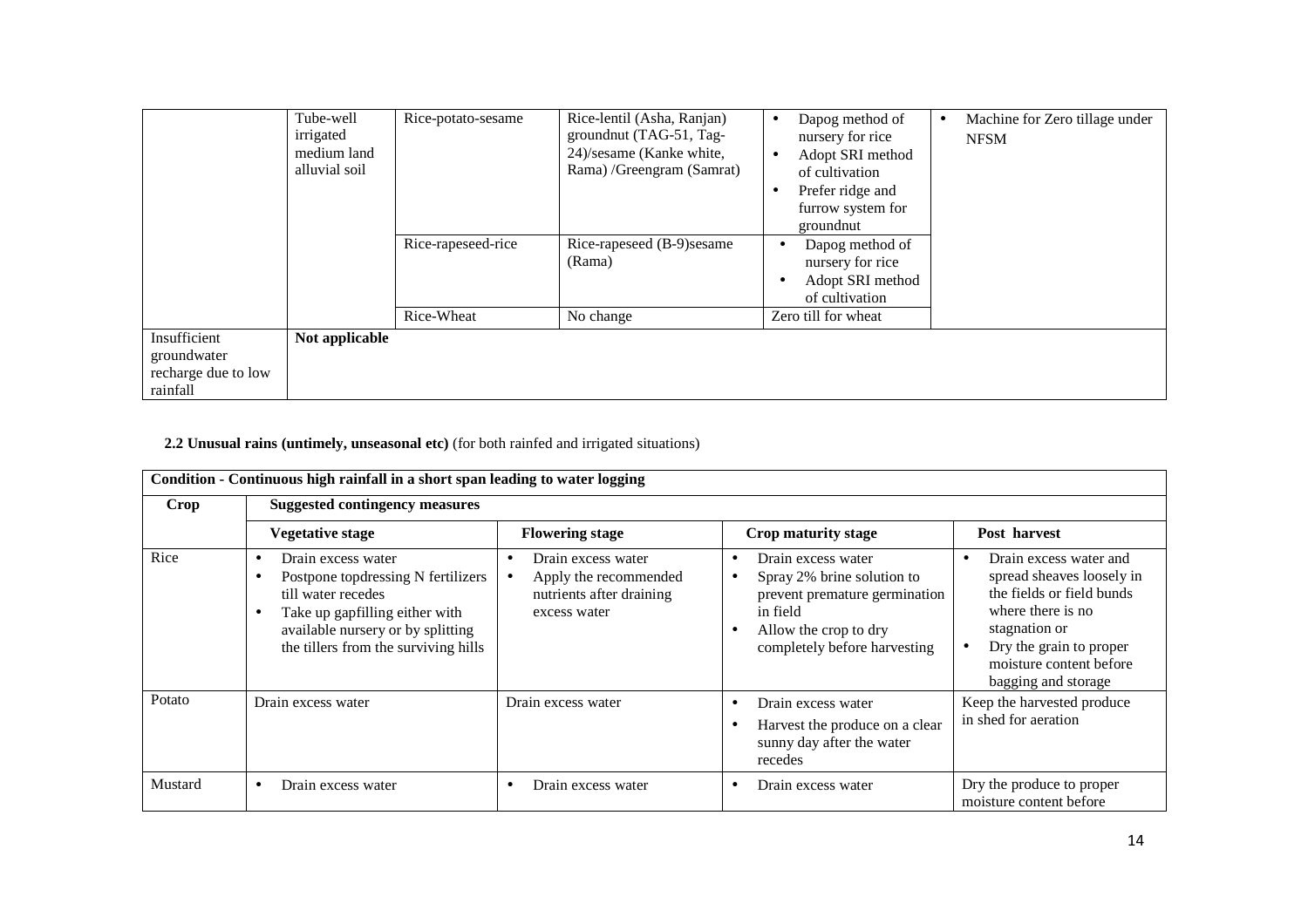|                     | Intercultivation at optimum<br>$\bullet$<br>moisture condition to loosen and<br>aerate the soil and to control<br>weeds              | Intercultivation at optimum<br>$\bullet$<br>moisture condition to loosen<br>and aerate the soil and to<br>control weeds                                                                                 | Allow the crop to dry<br>$\bullet$<br>completely before harvesting | bagging and storage                                                                                                                                            |
|---------------------|--------------------------------------------------------------------------------------------------------------------------------------|---------------------------------------------------------------------------------------------------------------------------------------------------------------------------------------------------------|--------------------------------------------------------------------|----------------------------------------------------------------------------------------------------------------------------------------------------------------|
| Sesame              | $-do-$                                                                                                                               | $-do$ -                                                                                                                                                                                                 | $-do-$                                                             | $-do-$                                                                                                                                                         |
| Jute                | $-do-$                                                                                                                               | -do-                                                                                                                                                                                                    | $-do-$                                                             | Immediately after<br>harvesting, go for retting                                                                                                                |
| Wheat               | $-do-$                                                                                                                               | $-do-$                                                                                                                                                                                                  | $-do-$                                                             | Dry the produce to proper<br>moisture content before<br>bagging and storage                                                                                    |
| Pulses              | $-do-$                                                                                                                               | $-do-$                                                                                                                                                                                                  | $-do-$                                                             | Dry the produce to proper<br>moisture content before<br>bagging and storage                                                                                    |
| <b>Horticulture</b> |                                                                                                                                      |                                                                                                                                                                                                         |                                                                    |                                                                                                                                                                |
| Cauliflower         | Drain excess water<br>$\bullet$<br>Three sprays of 0.1%<br>$\bullet$<br>Ammonium molybdate 15, 30 and<br>45 days after transplanting | Drain excess water<br>$\bullet$<br>Blanching i.e. covering the<br>$\bullet$<br>curd through tying the outer<br>leaves up over the curd<br>improves curd colour and<br>quality                           | Drain excess water<br>$\bullet$<br>Harvest on clear sunny day      | Large leaves are trimmed<br>away leaving only sufficient<br>jacket leaves to protect the<br>curd from bruising and other<br>mechanical injury in<br>transport. |
| Cabbage             | $-do-$                                                                                                                               | $-do-$                                                                                                                                                                                                  | $-do-$                                                             | $-do-$                                                                                                                                                         |
| <b>Brinjal</b>      | Drain excess water                                                                                                                   | Drain excess water                                                                                                                                                                                      | Drain excess water                                                 | Immediately market the<br>harvested produce                                                                                                                    |
|                     | Condition-Heavy rainfall with high speed winds in a short span                                                                       |                                                                                                                                                                                                         |                                                                    |                                                                                                                                                                |
| Boro rice           | Drain excess water                                                                                                                   | Drain excess water                                                                                                                                                                                      | Spray brine (2%) solution to<br>prevent field germination          | Dry the grain to proper<br>moisture content before<br>bagging and storing                                                                                      |
| Cauliflower         | Drain excess water                                                                                                                   | Spraying the crop with Copper-<br>oxychloride (0.4%) or Mancozeb<br>$(0.25 \%)$ / Chlorothalonil $(0.2\%)$<br>or Difenconazole (0.5g/lt) with<br>sticker at 10 days interval to<br>prevent curd blight. |                                                                    |                                                                                                                                                                |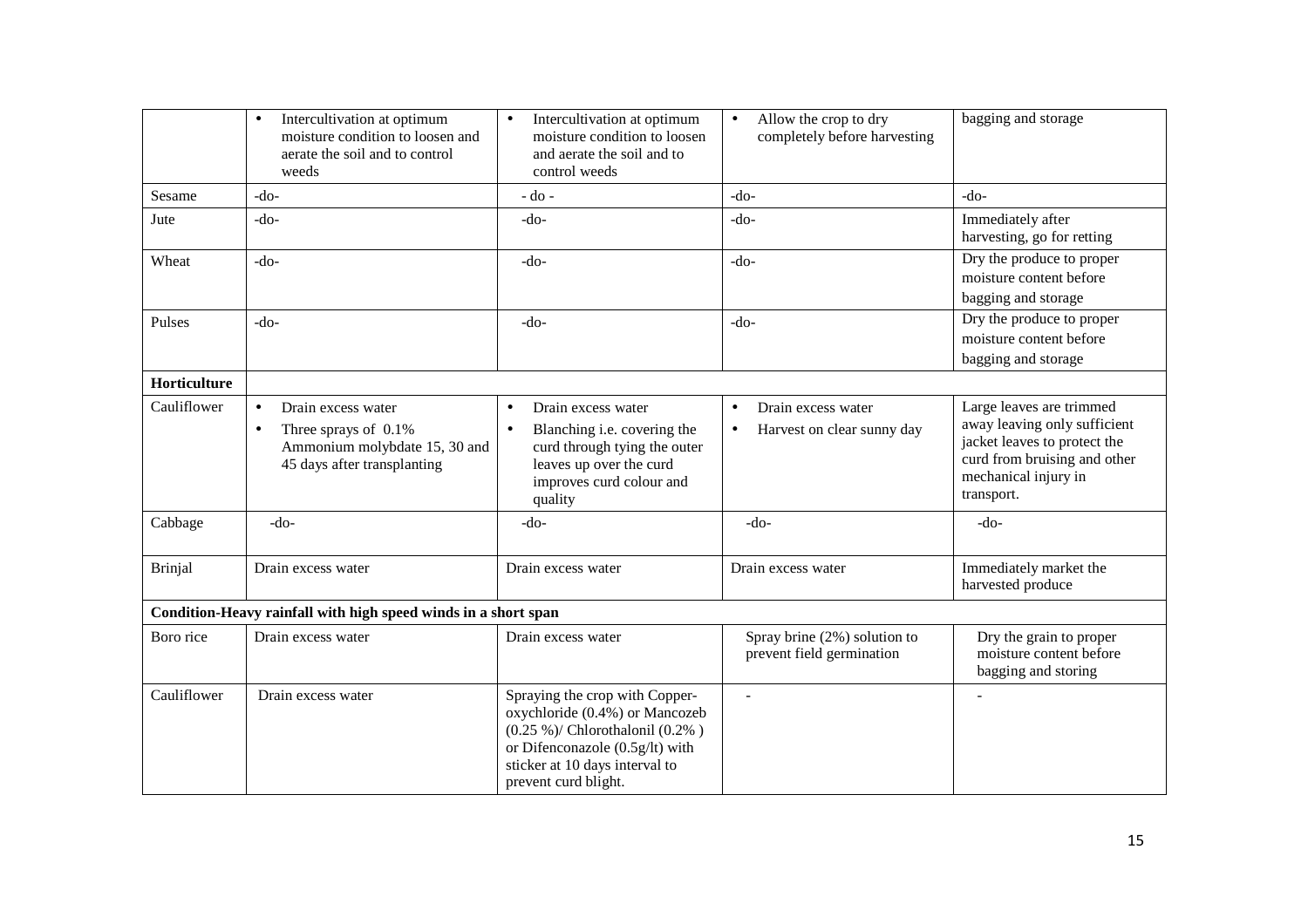| Cabbage      | $-do-$                                                                                                                                                                                                                                                                                                                                                                                                                           | Spraying the crop with<br>Cypermethrin @ 0.1% with<br>sticker to control Cabbage borer                                                                                                                                                                                                                                                                                                                                 |                                                                                                      |                                                                                                       |
|--------------|----------------------------------------------------------------------------------------------------------------------------------------------------------------------------------------------------------------------------------------------------------------------------------------------------------------------------------------------------------------------------------------------------------------------------------|------------------------------------------------------------------------------------------------------------------------------------------------------------------------------------------------------------------------------------------------------------------------------------------------------------------------------------------------------------------------------------------------------------------------|------------------------------------------------------------------------------------------------------|-------------------------------------------------------------------------------------------------------|
| Okra         | $-do-$                                                                                                                                                                                                                                                                                                                                                                                                                           | Spraying the crop with<br>Cypermethrin @ 0.1% to control<br>fruit borer                                                                                                                                                                                                                                                                                                                                                |                                                                                                      |                                                                                                       |
|              | Condition-Outbreak of pests and diseases due to unseasonal rains                                                                                                                                                                                                                                                                                                                                                                 |                                                                                                                                                                                                                                                                                                                                                                                                                        |                                                                                                      |                                                                                                       |
| Rice         | Protection against blast and sheath<br>blight with hexaconazole or<br>propiconazole @ 1ml/l                                                                                                                                                                                                                                                                                                                                      | Protect against bacterial leaf<br>blight with hexaconazole @1ml/l                                                                                                                                                                                                                                                                                                                                                      | Protect against bacterial leaf blight<br>with hexaconazole $@1m1/l$                                  | Prevent grain discolouration by<br>spraying carbendazim 0.1%                                          |
| Potato       | Spray metalaxyl+mancozeb mixture<br>@2.5g/l twice at 7days interval to<br>protect against late blight disease                                                                                                                                                                                                                                                                                                                    | Spray metalaxyl+mancozeb<br>mixture @1.5g/l twice at 10days<br>interval to protect against late<br>blight disease                                                                                                                                                                                                                                                                                                      | Protection against late blight with<br>carbendazim spray 0.1%<br>immediately after cessation of rain | Dehaulming of affected parts<br>and destroy<br>Severely infected produce is<br>unfit for seed purpose |
| Mustard      | Spray application of carbaryl 0.1<br>$\bullet$<br>% or endosulfan 0.07 % or<br>phosalone 0.05% or profenofos<br>0.05% for the control of mustard<br>saw fly<br>Early sowing of mustard before<br>$\bullet$<br>15 October will help to escape<br>the attack of the mustard aphid<br>and economic damage and Spray<br>application of metasystox 0.05%<br>or imidacloprid 0.01% or<br>acetamiprid @ 0.01% also<br>controls the pest | Spray application of carbaryl<br>0.1 % or endosulfan 0.07 %<br>or phosalone 0.05% or<br>profenofos 0.05% for the<br>control of mustard saw fly<br>Early sowing of mustard<br>$\bullet$<br>before 15 October will help<br>to escape the attack of the<br>mustard aphid and economic<br>damage and Spray<br>application of metasystox<br>0.05% or imidacloprid 0.01%<br>or acetamiprid @ 0.01% also<br>controls the pest |                                                                                                      |                                                                                                       |
| Horticulture |                                                                                                                                                                                                                                                                                                                                                                                                                                  |                                                                                                                                                                                                                                                                                                                                                                                                                        |                                                                                                      |                                                                                                       |
| Cauliflower  | Spraying of Prophenophos @ 0.1% or<br>Cypermethrin $@$ 0.1% to control<br>cabbage borer or diamond<br>back moth with sticker                                                                                                                                                                                                                                                                                                     | Spraying the crop with Copper-<br>oxychloride (0.4%) or Mancozeb<br>$(0.25\%)$ / Chlorothalonil $(0.2\%)$<br>or Difenconazole (0.5g/lt) with<br>sticker at 10 days interval to<br>prevent curd blight.                                                                                                                                                                                                                 |                                                                                                      |                                                                                                       |
| Okra         | Four sprayings of systemic                                                                                                                                                                                                                                                                                                                                                                                                       | Spraying the crop with                                                                                                                                                                                                                                                                                                                                                                                                 |                                                                                                      |                                                                                                       |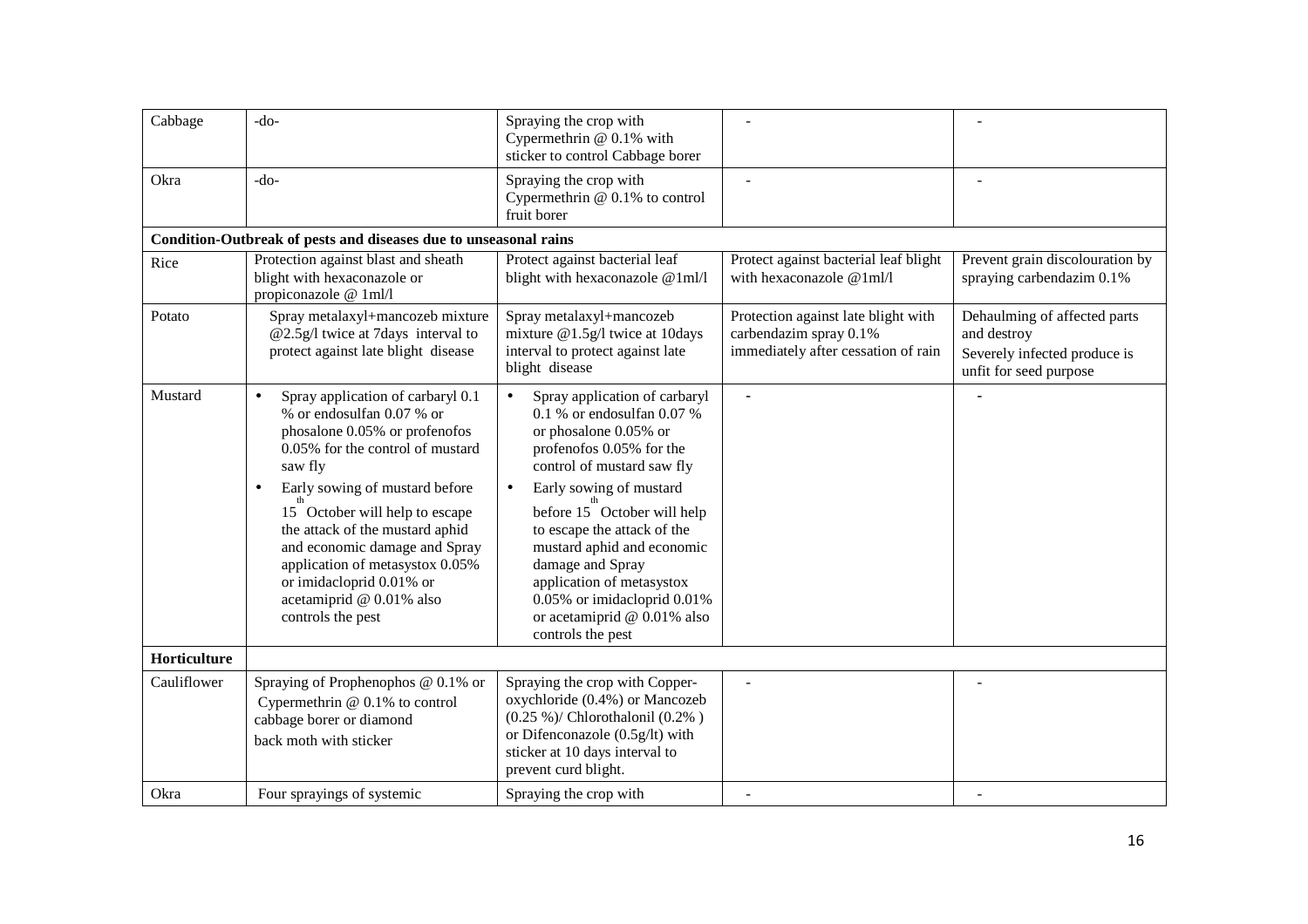|           | insecticides starting from 20 days after<br>sowing at 10 days interval                                                                                 | Cypermethrin $@$ 0.1% to control<br>fruit borer |  |
|-----------|--------------------------------------------------------------------------------------------------------------------------------------------------------|-------------------------------------------------|--|
| Cucurbits | Two sprays of 0.25% Fosetyl Al<br>or Cyamoxanil-Mancozeb<br>or Metalaxyl- Mancozeb<br>at 10 days interval effectively<br>control downy mildew disease. | -                                               |  |
| Chilli    | Spraying of Prophenophos @<br>1ml/litre/ Diafenthiuron $@$ 1 g/litre for<br>the control of thrips and mites at<br>15-20 days interval                  |                                                 |  |

# **2.3 Floods**

| Seedling / nursery stage                                                                                                                                                                                    |                                                                                                                                                                                                           |                                                                                                       |                                                                                                                                                                                                                                                                                 |  |  |  |  |
|-------------------------------------------------------------------------------------------------------------------------------------------------------------------------------------------------------------|-----------------------------------------------------------------------------------------------------------------------------------------------------------------------------------------------------------|-------------------------------------------------------------------------------------------------------|---------------------------------------------------------------------------------------------------------------------------------------------------------------------------------------------------------------------------------------------------------------------------------|--|--|--|--|
|                                                                                                                                                                                                             |                                                                                                                                                                                                           | <b>Suggested contingency measures</b>                                                                 |                                                                                                                                                                                                                                                                                 |  |  |  |  |
|                                                                                                                                                                                                             | <b>Vegetative stage</b>                                                                                                                                                                                   | <b>Reproductive stage</b>                                                                             | At harvest                                                                                                                                                                                                                                                                      |  |  |  |  |
| Drain excess water<br>$\bullet$<br>Delayed sowing of seed<br>$\bullet$<br>Growing variety like IET5656<br>٠<br>and Nc490(withstans<br>submergence and late<br>transplanting<br>Maintain weed free condition | Drain excess water<br>Take up gap filling with<br>available seedlings from<br>community nursery<br>Spray zinc sulphate 0.2% if<br>the crop is affected by floods<br>within 45 days after<br>transplanting | Early rabi crop planning with<br>vegetables, oilseeds etc                                             | Drain excess water and<br>spread sheaves loosely in<br>the fields or field bunds<br>where there is no<br>stagnation or<br>Spray 2% brine solution to<br>prevent premature<br>germination in field.<br>Dry the grain to proper<br>moisture content before<br>bagging and storage |  |  |  |  |
| Drain excess water<br>$\bullet$<br>Intercultivation at optimum soil<br>$\bullet$<br>moisture condition to loosen and<br>aerate the soil and to control<br>weeds                                             | Drain excess water<br>Intercultivation at optimum<br>soil moisture condition to<br>loosen and aerate the soil and<br>to control weeds                                                                     | Drain excess water<br>$\bullet$<br>Allow the crop to dry<br>$\bullet$<br>completely before harvesting | Immediately after harvesting,<br>go for retting                                                                                                                                                                                                                                 |  |  |  |  |
|                                                                                                                                                                                                             |                                                                                                                                                                                                           |                                                                                                       |                                                                                                                                                                                                                                                                                 |  |  |  |  |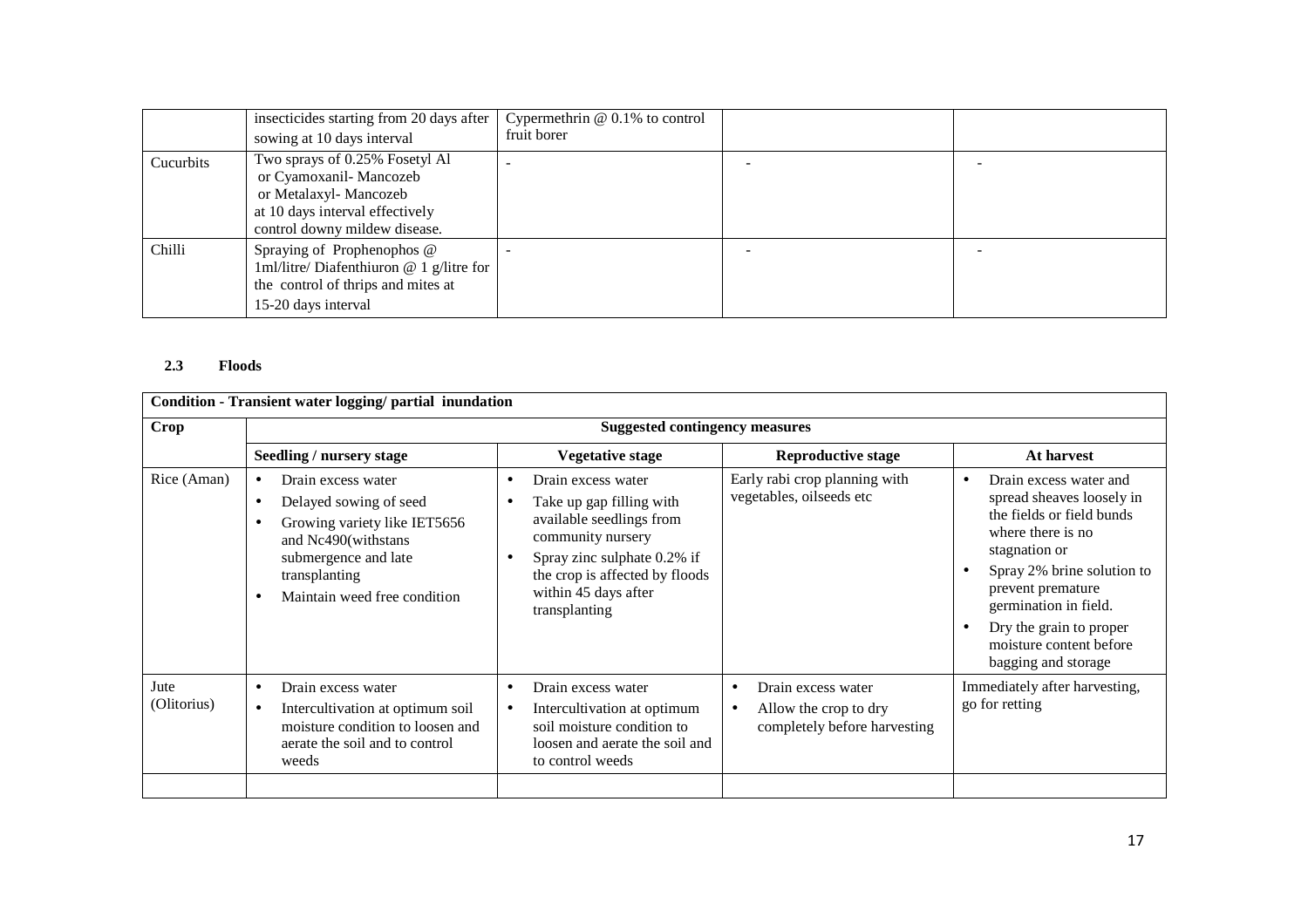| Horticulture           |                                                                           |                                                                            |                          |  |
|------------------------|---------------------------------------------------------------------------|----------------------------------------------------------------------------|--------------------------|--|
| Cabbage                | Raised and poly covered seed bed                                          | Quick drainage and need based<br>plant protection measure to be<br>adopted |                          |  |
| Cauliflower            | -do-                                                                      | $-do-$                                                                     |                          |  |
| <b>Brinjal</b>         | Protect against damping off with<br>Dithane M 45 $@$ 2g/l spray           | Quick drainage and need based<br>plant protection measure to be<br>adopted |                          |  |
|                        | Condition-Continuous submergence for more than 2 days                     |                                                                            |                          |  |
| Rice                   | Re-transplanting / double<br>transplanting                                |                                                                            | Early rabi crop planning |  |
| <b>Horticulture</b>    | More than 2 to 3 days submergence will damage all the horticultural crops |                                                                            |                          |  |
| Sea water<br>intrusion | <b>NA</b>                                                                 |                                                                            |                          |  |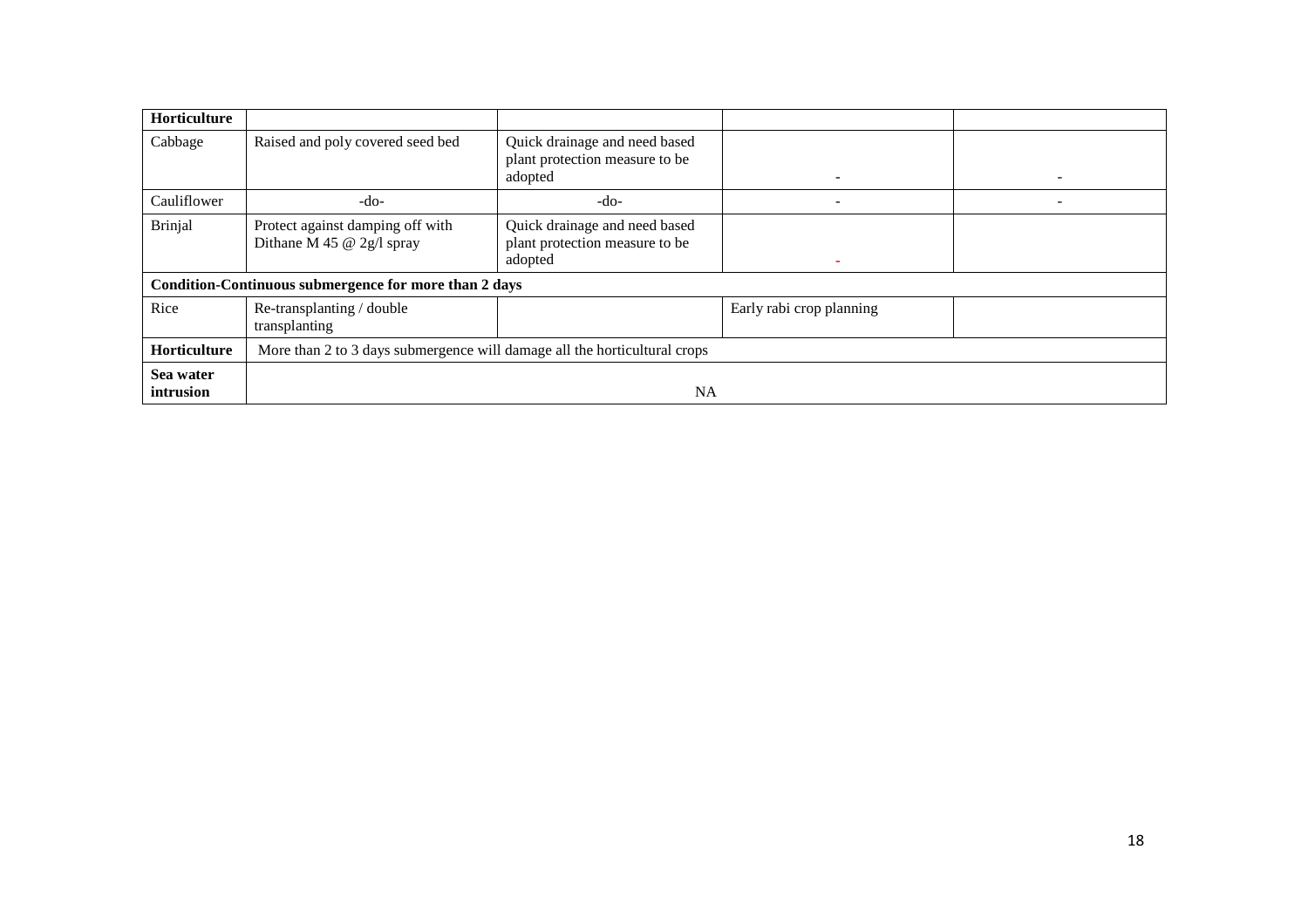- **2.4Extreme events: Heat wave / Cold wave/Frost/ Hailstorm /Cyclone – Not applicabl**
- **2.5Contingent strategies for Livestock, Poultry & Fisheries**
- **2.5.1 Livestock**

|                              | <b>Suggested contingency measures</b>            |                                            |                                                      |
|------------------------------|--------------------------------------------------|--------------------------------------------|------------------------------------------------------|
|                              | Before the event <sup>s</sup>                    | During the event                           | After the event                                      |
| <b>Floods</b>                | Establishment of village level fodder banks      | Supply fodder from nearby Govt. fodder     | Repair of animal shed                                |
|                              | with surplus available paddy/wheat straw         | farms, private parties, prepared hay or    | Bring back the animals to                            |
|                              | In case of early forewarning (EFW), harvest all  | silage, community fodder bank etc.         | the shed                                             |
|                              | the crops that can be useful as feed/fodder in   | Establish Control Room at the Block,       | Cleaning and disinfection                            |
|                              | future (store properly)                          | Sub-division & District level for prompt   | of the shed                                          |
|                              | Don't allow the animals for grazing if severe    | management action                          | Bleach (0.1%) drinking                               |
|                              | floods are forewarned                            | Transportation of animals to elevated      | water / water sources                                |
|                              | Keep stock of bleaching powder and lime          | areas                                      | Encouraging farmers to                               |
|                              | Carry out Butax spray for control of external    | Proper hygiene and sanitation of the       | cultivate                                            |
|                              | parasites                                        | animal shed                                | Short-term fodder crops                              |
|                              | Identify the Clinical staff and trained paravets | In severe storms, un-tether or let loose   | like sunhemp.                                        |
|                              | and indent for their services as per schedules   | the animals                                | Deworming with broad                                 |
|                              | Identify the volunteers who can serve in need    | Use of unconventional and locally          | spectrum dewormers                                   |
|                              | of emergency                                     | available cheap feed ingredients for       | Proper disposable of the                             |
|                              | Arrangement for transportation of animals from   | feeding of livestock.                      | dead animals / carcasses                             |
|                              | low lying area to safer places and also for      | Avoid soaked and mould infected feeds /    | by burning / deep burying                            |
|                              | rescue animal health workers to get involve in   | fodders to livestock                       | $(4-8$ feet) with lime                               |
|                              | rescue operations                                | Emergency outlet establishment for         | powder (1kg for small                                |
|                              | Preparation of hay & silage of excess left over  | required medicines or feed in each         | ruminants and 5kg for                                |
|                              | fodder for use in natural disadvantageous        | village                                    | large ruminants) in pit                              |
|                              | situation,                                       | Spraying of fly repellants in animal sheds | Drying the harvested crop                            |
|                              | Insurance of livestock                           |                                            | material and proper                                  |
|                              |                                                  |                                            | storage for use as fodder.                           |
|                              |                                                  |                                            | Claim insurance                                      |
| Drought                      |                                                  |                                            |                                                      |
| Feed and fodder availability | Cultivation of perennial fodder (Pusagaint,      | Harvest and use biomass of dried up        | Encourage progressive                                |
|                              | NB-21, IGFRI-3, IGFRI-6, 7, 10, BN-1, 2, 4, 6    | crops material as fodder                   | farmers to grow multi cut                            |
|                              | and Co-1, paragrass ) on the bank of the rivers  | Harvest all the top fodder available       | fodder crops of sorghum<br>(Meethi Sudan, Raj Chari, |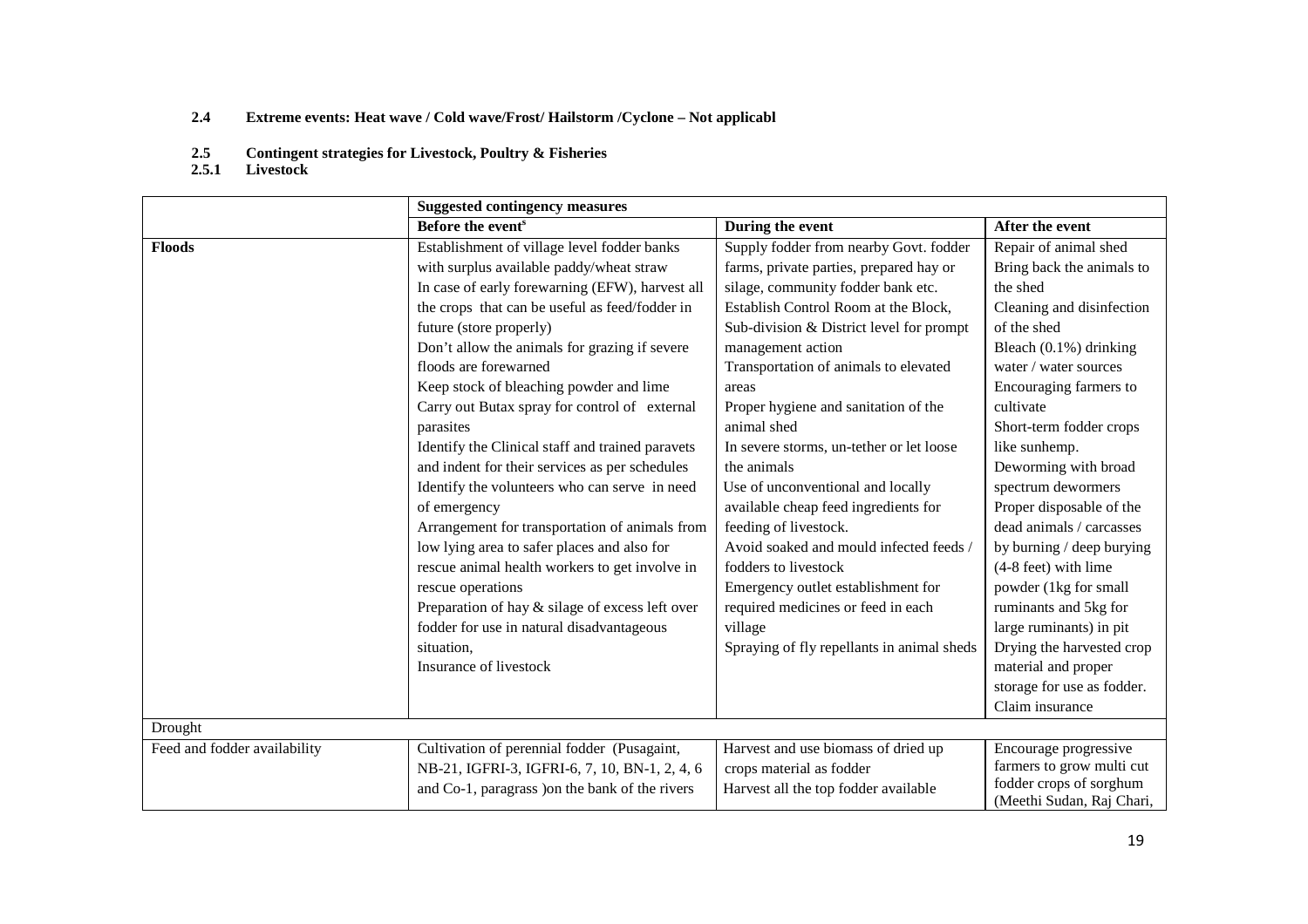|                               | Sowing of cereals (Sorghum/Maize/Bajra) and<br>leguminous crops Lucerne (Anand-2, T-9,<br>Chetak)/Berseem (Mescavi, wardan etc)/<br>Rice bean (DagoreRani, S-8, S-9, K-1)/<br>Cowpea (Russian Giant, UPC-287, UPC 5286,<br>C-30) during North-East monsoon for fodder<br>production.<br>Cultivation of JOB'S TEAR OR COIX<br>(Bidhan Coixno. 1, PC-9, PC-23) with summer<br>rains<br>Establishment of village level fodder banks<br>with surplus material<br>Encourage cultivate short-term fodder crops<br>like sunhemp<br>Promote Azola cultivation at backyard<br>Formation of village Disaster Management<br>Committee<br>Capacity building and preparedness of the<br>stakeholders and official staff for the<br>drought/floods | (Subabul, Glyricidia, Pipol, Prosopis etc)<br>and feed the LS during drought<br>Judicious use of available fodder from<br>fodder banks<br>Concentrate ingredients such as Grains,<br>brans, chunnies & oilseed cakes, low<br>grade grains etc. unfit for human<br>consumption should be procured from<br>Govt. Godowns for feeding as<br>supplement for high productive animals<br>during drought<br>Promotion of cultivation of Horse gram<br>as contingent crop and harvesting it at<br>vegetative stage as fodder | PC-6, PC-9, PC-23)/maize<br>(African Tall, J 1006,<br>Vijay, Moti, Jawahar)/<br>Oats (OS-6, Kent, UPO<br>212, UPO 94, PO 3)<br>Flushing the stock to<br>recoup<br>Replenish the feed and<br>fodder banks |
|-------------------------------|--------------------------------------------------------------------------------------------------------------------------------------------------------------------------------------------------------------------------------------------------------------------------------------------------------------------------------------------------------------------------------------------------------------------------------------------------------------------------------------------------------------------------------------------------------------------------------------------------------------------------------------------------------------------------------------------------------------------------------------|----------------------------------------------------------------------------------------------------------------------------------------------------------------------------------------------------------------------------------------------------------------------------------------------------------------------------------------------------------------------------------------------------------------------------------------------------------------------------------------------------------------------|----------------------------------------------------------------------------------------------------------------------------------------------------------------------------------------------------------|
| Drinking water                | Establish water reservoir from the ground water<br>or river on community basis                                                                                                                                                                                                                                                                                                                                                                                                                                                                                                                                                                                                                                                       | Adequate supply of drinking water.<br>Restrict wallowing of animals in water                                                                                                                                                                                                                                                                                                                                                                                                                                         | Watershed management<br>practices shall be                                                                                                                                                               |
|                               | Adopt various water conservation methods at                                                                                                                                                                                                                                                                                                                                                                                                                                                                                                                                                                                                                                                                                          | bodies/resources                                                                                                                                                                                                                                                                                                                                                                                                                                                                                                     | promoted to conserve the                                                                                                                                                                                 |
|                               | village level to improve the ground water level                                                                                                                                                                                                                                                                                                                                                                                                                                                                                                                                                                                                                                                                                      | Add alum in stagnated water bodies                                                                                                                                                                                                                                                                                                                                                                                                                                                                                   | rainwater. Bleach (0.1%)                                                                                                                                                                                 |
|                               | for adequate water supply.                                                                                                                                                                                                                                                                                                                                                                                                                                                                                                                                                                                                                                                                                                           |                                                                                                                                                                                                                                                                                                                                                                                                                                                                                                                      | drinking water / water                                                                                                                                                                                   |
|                               | Identification of water resources                                                                                                                                                                                                                                                                                                                                                                                                                                                                                                                                                                                                                                                                                                    |                                                                                                                                                                                                                                                                                                                                                                                                                                                                                                                      | sources                                                                                                                                                                                                  |
|                               | Desilting of ponds                                                                                                                                                                                                                                                                                                                                                                                                                                                                                                                                                                                                                                                                                                                   |                                                                                                                                                                                                                                                                                                                                                                                                                                                                                                                      | Provide clean drinking                                                                                                                                                                                   |
|                               | Rain water harvesting and create water                                                                                                                                                                                                                                                                                                                                                                                                                                                                                                                                                                                                                                                                                               |                                                                                                                                                                                                                                                                                                                                                                                                                                                                                                                      | water                                                                                                                                                                                                    |
|                               | bodies/watering points (when water is scarce                                                                                                                                                                                                                                                                                                                                                                                                                                                                                                                                                                                                                                                                                         |                                                                                                                                                                                                                                                                                                                                                                                                                                                                                                                      |                                                                                                                                                                                                          |
|                               | use only as drinking water for animals)                                                                                                                                                                                                                                                                                                                                                                                                                                                                                                                                                                                                                                                                                              |                                                                                                                                                                                                                                                                                                                                                                                                                                                                                                                      |                                                                                                                                                                                                          |
|                               | Construction of drinking water tanks in herding                                                                                                                                                                                                                                                                                                                                                                                                                                                                                                                                                                                                                                                                                      |                                                                                                                                                                                                                                                                                                                                                                                                                                                                                                                      |                                                                                                                                                                                                          |
|                               | places/village junctions/relief camp locations                                                                                                                                                                                                                                                                                                                                                                                                                                                                                                                                                                                                                                                                                       |                                                                                                                                                                                                                                                                                                                                                                                                                                                                                                                      |                                                                                                                                                                                                          |
|                               | Community drinking water trough can be                                                                                                                                                                                                                                                                                                                                                                                                                                                                                                                                                                                                                                                                                               |                                                                                                                                                                                                                                                                                                                                                                                                                                                                                                                      |                                                                                                                                                                                                          |
|                               | arranged in shandies /community grazing areas                                                                                                                                                                                                                                                                                                                                                                                                                                                                                                                                                                                                                                                                                        |                                                                                                                                                                                                                                                                                                                                                                                                                                                                                                                      |                                                                                                                                                                                                          |
| Health and disease management | Procure and stock emergency medicines and                                                                                                                                                                                                                                                                                                                                                                                                                                                                                                                                                                                                                                                                                            | Carryout deworming to all animals                                                                                                                                                                                                                                                                                                                                                                                                                                                                                    | Keep close                                                                                                                                                                                               |
|                               | vaccines for important endemic diseases of                                                                                                                                                                                                                                                                                                                                                                                                                                                                                                                                                                                                                                                                                           | entering into relief camps                                                                                                                                                                                                                                                                                                                                                                                                                                                                                           | surveillance on<br>disease outbreak.                                                                                                                                                                     |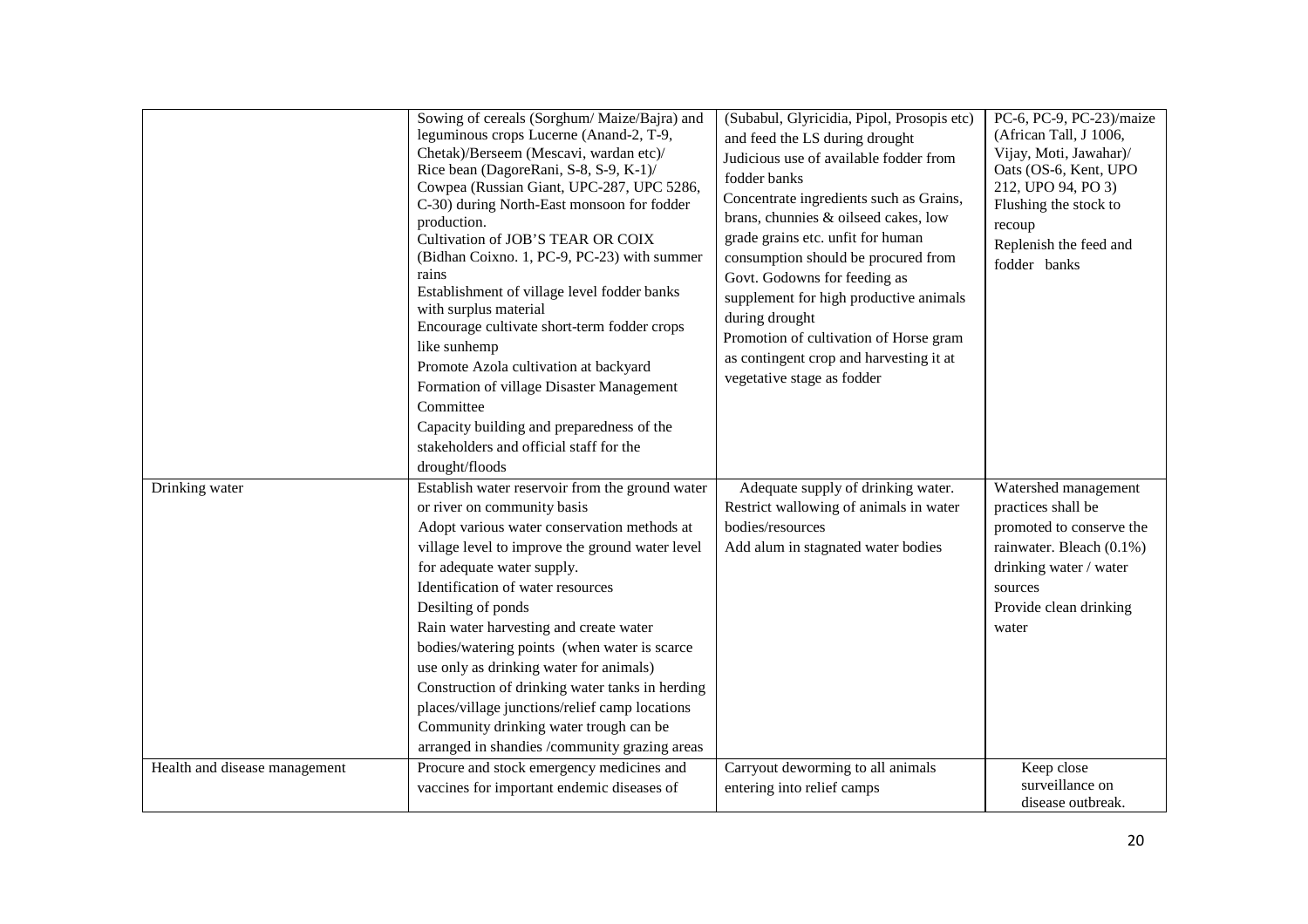|                         | the area                                       | Identification and quarantine of sick          | Undertake the vaccination  |
|-------------------------|------------------------------------------------|------------------------------------------------|----------------------------|
|                         | All the stock must be immunized for endemic    | animals                                        | depending on need          |
|                         | diseases of the area                           | <b>Constitution of Rapid Action Veterinary</b> | Keep the animal houses     |
|                         | Surveillance and disease monitoring network to | Force                                          | and milking sheds clean    |
|                         | be established at Joint Director (Animal)      | Performing ring vaccination (8 km              | and spray disinfectants    |
|                         | Husbandry) office in the district              | radius) in case of any outbreak                | Farmers should be          |
|                         | Adequate refreshment training on draught       | Restricting movement of livestock in           | advised to breed their     |
|                         | management to be given to VAS, Jr.VAS, LI      | case of any epidemic                           | milch animals during July- |
|                         | with regard to health & management measures    | Tick control measures be undertaken to         | September so that the peak |
|                         | Procure and stock multivitamins & area         | prevent tick borne diseases in animals         | milk production does not   |
|                         | specific mineral mixture                       | Rescue of sick and injured animals and         | coincide with mid summer   |
|                         |                                                | their treatment                                |                            |
|                         |                                                | Organize with community, daily lifting         |                            |
|                         |                                                | of dung from relief camps                      |                            |
| Cyclone                 | <b>NA</b>                                      |                                                |                            |
| Heat wave and cold wave |                                                |                                                |                            |
|                         | <b>NA</b>                                      |                                                |                            |

s based on forewarning wherever available

#### **2.5.2 Poultry**

|                               | <b>Suggested contingency measures</b> |                                             |                                      |
|-------------------------------|---------------------------------------|---------------------------------------------|--------------------------------------|
|                               | Before the event <sup>a</sup>         | During the event                            | After the event                      |
| <b>Floods</b>                 |                                       |                                             |                                      |
| Shortage of feed ingredients  | In case of early forewarning of       | Use stored feed as supplement               | Routine practices are followed       |
|                               | floods, shift the birds to safer      | Don't allow for scavenging                  | Deworming and vaccination against RD |
|                               | place                                 | Culling of weak birds                       |                                      |
|                               | Storing of house hold grain like      |                                             |                                      |
|                               | maize, broken rice, bajra etc,        |                                             |                                      |
| Drinking water                | various<br>Adopt<br>water             | Use water sanitizers or offer cool hygienic | Sanitation of drinking water         |
|                               | conservation methods at village       | drinking water                              |                                      |
|                               | level to improve the ground           |                                             |                                      |
|                               | water level for adequate water        |                                             |                                      |
|                               | supply.                               |                                             |                                      |
| Health and disease management | In case of EFW, add antibiotic        |                                             |                                      |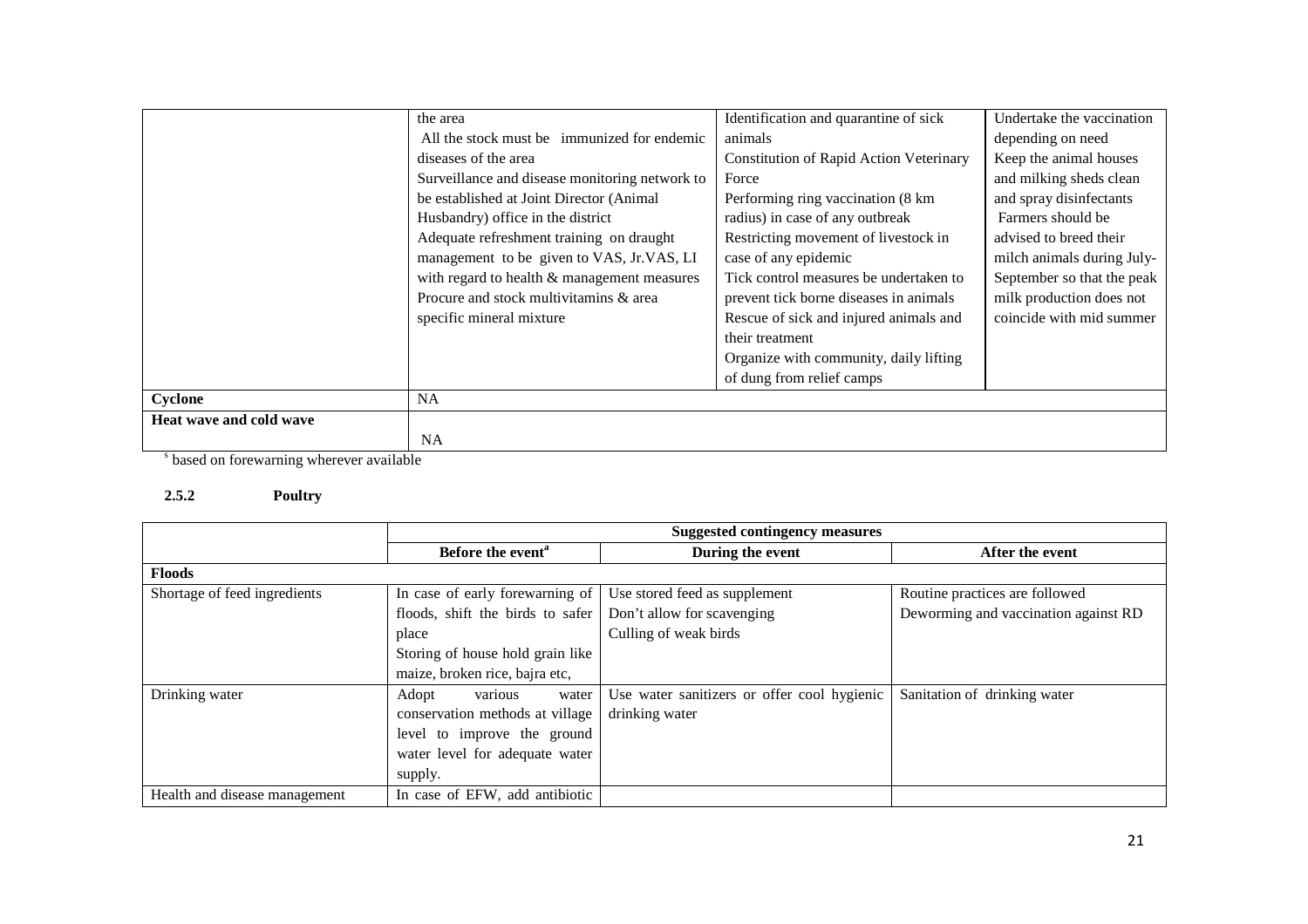|                               | powder<br>(Terramycin/Ampicilline/<br>Ampiclox etc., 10g in one litre)<br>in drinking water to prevent any<br>disease outbreak           | Prevent water logging surrounding the sheds<br>through proper drainage facility<br>Assure supply of electricity by generator or<br>solar energy or biogas<br>Sprinkle lime powder to prevent ammonia<br>accumulation due to dampness | Sanitation of poultry house<br>Treatment of affected birds Disposal of<br>dead birds by burning / burying with line<br>powder in pit<br>Disposal of poultry manure to prevent<br>protozoal problem<br>Supplementation of coccidiostats in feed |
|-------------------------------|------------------------------------------------------------------------------------------------------------------------------------------|--------------------------------------------------------------------------------------------------------------------------------------------------------------------------------------------------------------------------------------|------------------------------------------------------------------------------------------------------------------------------------------------------------------------------------------------------------------------------------------------|
|                               |                                                                                                                                          |                                                                                                                                                                                                                                      | Vaccination against RD                                                                                                                                                                                                                         |
| <b>Drought</b>                |                                                                                                                                          |                                                                                                                                                                                                                                      |                                                                                                                                                                                                                                                |
| Shortage of feed ingredients  | Storing of house hold grain like<br>maize, broken rice etc, in to use                                                                    | Supplementation only for productive birds<br>with house hold grain                                                                                                                                                                   | Supplementation to all survived birds                                                                                                                                                                                                          |
|                               | as feed in case of severe<br>drought                                                                                                     | Supplementation of shell grit (calcium) for<br>laying birds<br>Culling of weak birds                                                                                                                                                 |                                                                                                                                                                                                                                                |
| Drinking water                | various<br>Adopt<br>water<br>conservation methods at village<br>level to improve the ground<br>water level for adequate water<br>supply. | Use water sanitizers or offer cool hygienic<br>drinking water                                                                                                                                                                        | Sanitation of drinking water                                                                                                                                                                                                                   |
| Health and disease management | Culling of sick birds.                                                                                                                   | Mixing of Vit. A, D, E, K and B-complex                                                                                                                                                                                              | Hygienic and sanitation of poultry house                                                                                                                                                                                                       |
|                               | Deworming and vaccination                                                                                                                | including vit C in drinking water (5ml in one                                                                                                                                                                                        | Disposal of dead birds by burning                                                                                                                                                                                                              |
|                               | against RD and IBD                                                                                                                       | litre water)                                                                                                                                                                                                                         | burying with lime powder in pit                                                                                                                                                                                                                |
| Cyclone                       | NA                                                                                                                                       |                                                                                                                                                                                                                                      |                                                                                                                                                                                                                                                |
| Heat wave & cold wave         | <b>NA</b>                                                                                                                                |                                                                                                                                                                                                                                      |                                                                                                                                                                                                                                                |

<sup>a</sup> based on forewarning wherever available

#### **2.5.3 Fisheries/ Aquaculture**

|               | <b>Suggested contingency measures</b> |                  |                 |  |
|---------------|---------------------------------------|------------------|-----------------|--|
|               | Before the event <sup>a</sup>         | During the event | After the event |  |
| 1) Drought    |                                       |                  |                 |  |
| A. Capture    |                                       |                  |                 |  |
| <b>Marine</b> | Not applicable                        | Not applicable   | Not applicable  |  |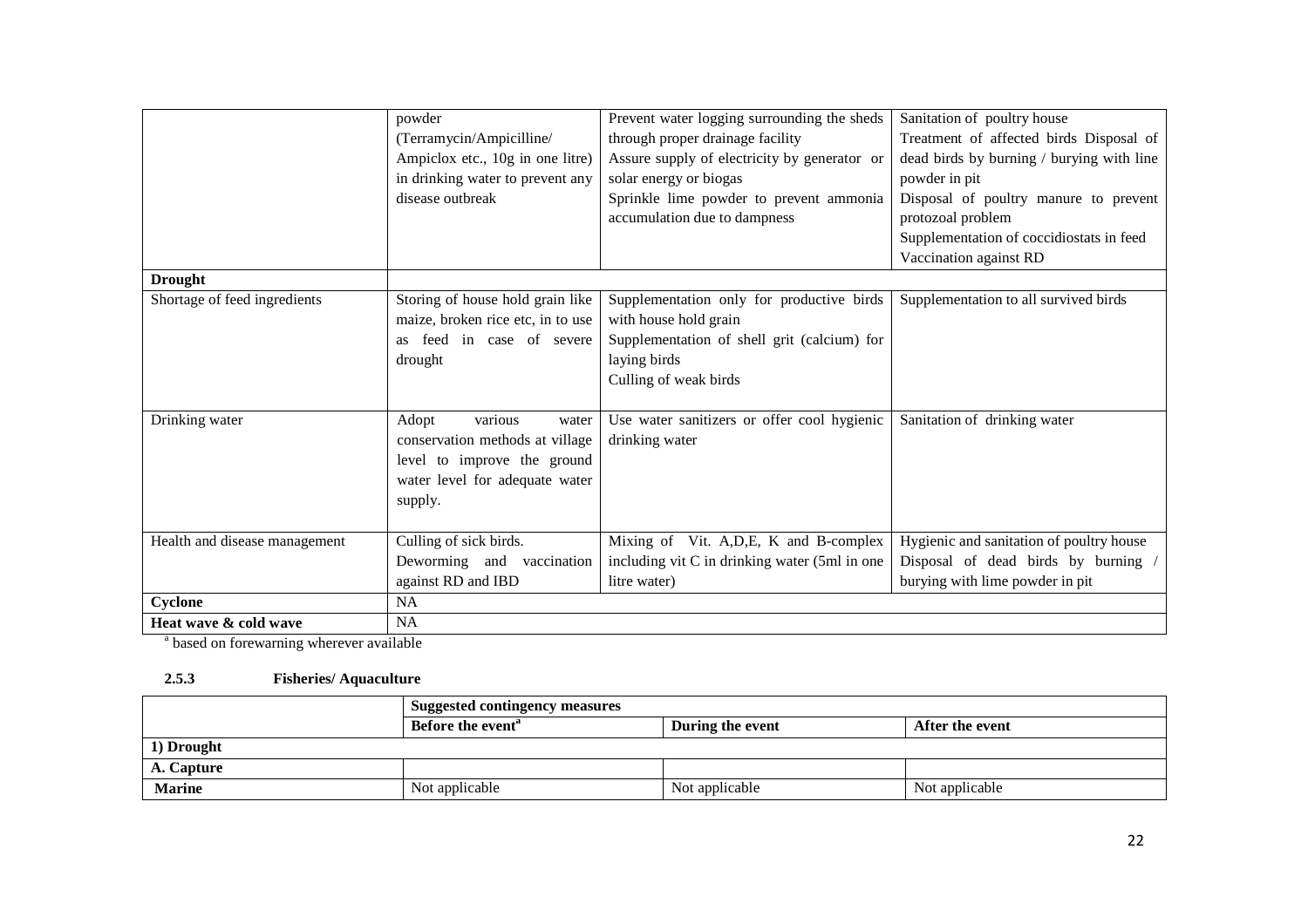| <b>Inland</b>                        |                                           |                                       |                                            |
|--------------------------------------|-------------------------------------------|---------------------------------------|--------------------------------------------|
| (i) Shallow water depth due to       | Proposed for excavation of earth from     | Supply of water into the water body   | Proper post-event management,              |
| insufficient rains/inflow            | periphery areas so that water can retain  | from tube well, nearby river etc. and | retention of water, disinfecting water (if |
|                                      | in the deep pockets and building of high  | observe mortality of fish and proper  | possible) to prevent disease out-breaks.   |
|                                      | embankment                                | management of the said water body.    |                                            |
| (ii) Changes in water quality        | Water and soil quality tests suggested    | Proper management in ponds for soil   | Proper disinfection of water and           |
|                                      | from time to time.                        | and water as per the test report.     | maintenance of water temperature and       |
|                                      |                                           |                                       | plankton quantity.                         |
| (iii) Any other                      | Nil                                       | Nil                                   | Nil                                        |
| <b>B.</b> Aquaculture                |                                           |                                       |                                            |
| (i) Shallow water in ponds due to    | Proposed for excavation of earth from     | Control of pond water quality         | Suggested for disinfection of pond         |
| insufficient rains/inflow            | the pond so that water can retain during  | parameters and maintenance of         | water through liming and periodic          |
|                                      | drought and supply of water in to the     | optimum level of planktons (fish      | netting to assess the biomass.             |
|                                      | pond from tube well / river etc.          | food) in the pond through proper      |                                            |
|                                      |                                           | fertilization (if required)           |                                            |
| (ii) Impact of salt load build up in | Not applicable                            | Not applicable                        | Not applicable                             |
| ponds / change in water quality      | (No saline water nearby)                  | (No saline water nearby)              | (No saline water nearby)                   |
| (iii) Any other                      | $\overline{Nil}$                          | Nil                                   | Nil                                        |
| 2) Floods                            |                                           |                                       |                                            |
| A. Capture                           |                                           |                                       |                                            |
| Marine                               | Not applicable                            | Not applicable                        | Not applicable                             |
|                                      | (No marine fishery resource)              | (No marine fishery resource)          | (No marine fishery resource)               |
| Inland                               |                                           |                                       |                                            |
| (i) Average compensation paid due to | Creating awareness among the              | Advise to shift to high land / flood  | Monetary compensation to the affected      |
| loss of human life                   | fishermen on emergency strategies to      | shelter camps to save life.           | family for loss of life.                   |
|                                      | be adopted in the case of flood.          |                                       |                                            |
| (ii) No. of boats / nets/damaged     | Training fishermen on protection of       | Keeping the boat / net in dry / high  | Damage reports are to be sent to higher    |
|                                      | boats, nets etc. in case of occurrence of | places during flood situation.        | authority for compensation.                |
|                                      | flood.                                    |                                       |                                            |
| (iii) No. of houses damaged          | Nil                                       | Nil                                   | Damage reports are to be sent to higher    |
|                                      |                                           |                                       | authority for compensation.                |
| (iv) Loss of stock                   | Advise to strengthen protection dyke so   | Advise to protect fish stock from     | Assessing the residual fish stock after    |
|                                      | that during flood dyke remains safe and   | escaping by putting nets in the areas | the flood and taking proper                |
|                                      | fish stock are not affected. Placing fish | where dyke is damaged.                | management strategies as per the advice    |